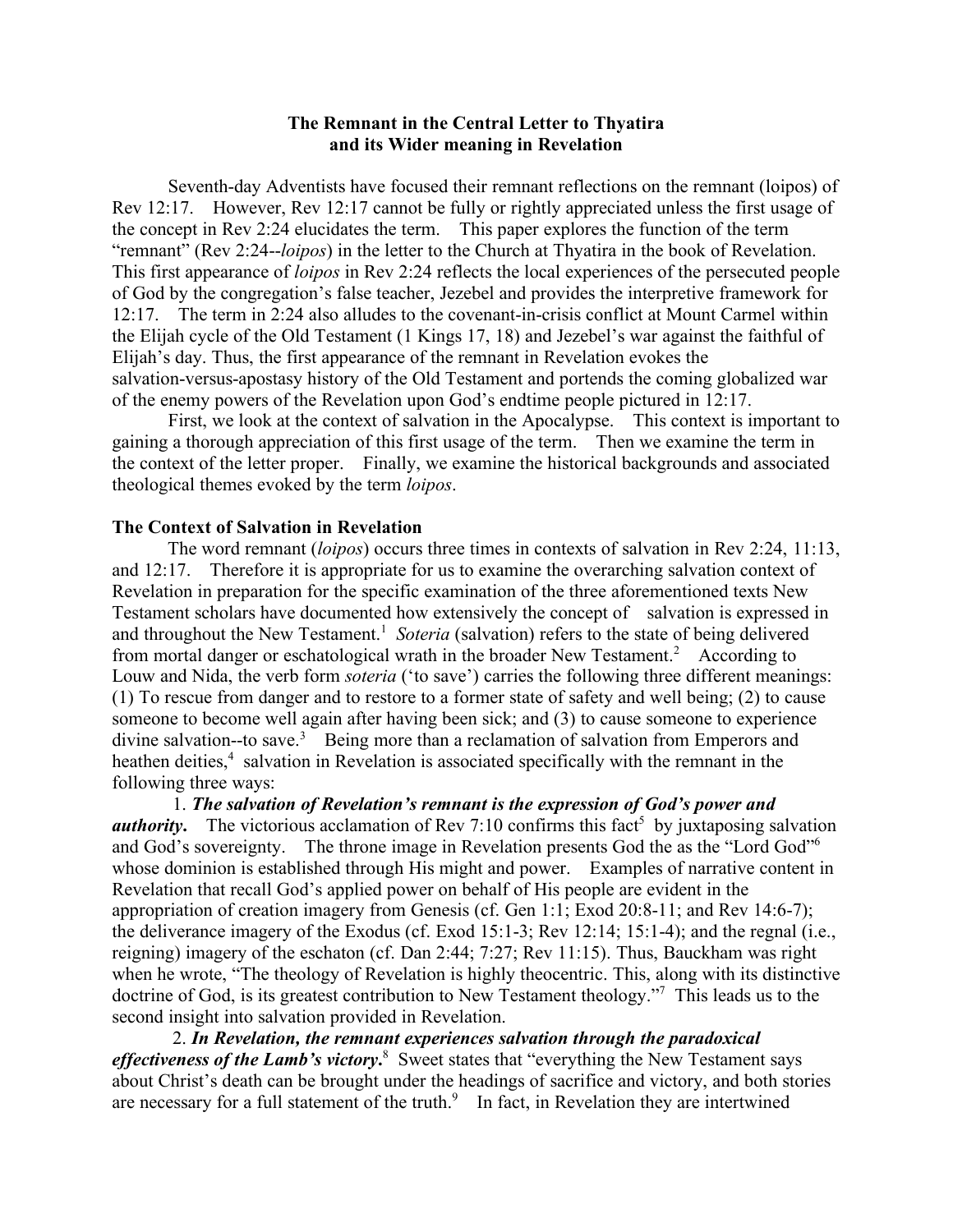Revelation's portrayal of humanity's deliverance is illustrated in the indomitable weakness of the Lamb image."10

"Lamb" is both a cultic and subversive image for Christ. *Arnion* (i.e., "lamb") narrates the victory-through-lamb-like-suffering paradox expressed in the salvific career of Christ in Revelation. John supports this them of the Lamb's victory through suffering by including a unique, end-time theology of the Lamb in Revelation.<sup>11</sup> Salvation is accomplished by "victory through sacrifice."12 On this point, Beale asserted, "The slain Lamb thus represents the image of a conqueror who was mortally wounded while defeating an enemy. . . . He was physically defeated but spiritually victorious."<sup>13</sup> As the prevalent symbol for Christ in Revelation, the image of the "lamb" also recalls the cultic sacrifices of Israel's covenant history.<sup>14</sup>

Further, since the theme of the Lamb's victory through suffering pervades the entire book of Revelation, the foundation for salvation in Revelation is grounded in the Messianic conquest of evil. Therefore, suffering  $(1:9)$ , persecution  $(12:17; 13:1-13)$ , and even martyrdom<sup>15</sup> (2:13; 6:9-11; 20:4) is presented in Revelation as ironic, though victorious, pathways to the *imitatio Christi*,<sup>16</sup> the imitation of Christ! This leads to the third manner in which salvation is presented in Revelation.

3. *Salvation for the eschatological remnant reflects covenantal continuity with saved Israel.* As an expression of covenant continuity, Old Testament language, titles, and events previously applicable to Israel are reallocated to Christ and His *ekklesia* in the New Testament*.*  The New Testament explicitly establishes the identity of soteriological Israel through believers' faith in the Christ event.<sup>17</sup> The fulfillment of the priestly vocation of Israel in Exod 19:4, 5 reappears in the believer priest/king images of Revelation.<sup>18</sup> The Day of the Lord--with its "great earthquake" and other cosmic phenomena seen in Isa 13:12, 24:18-20; Joel 1:15, 2:1-2; Amos 5:20; and 8:9--becomes the Lamb's "day of wrath" in Rev 6:12-17.<sup>19</sup> Thus, the oppositional powers of Israel's past history--Babylon, Sodom, and Egypt--become images of the eschatological opponents of God's end-time people (cf. 13:2; 14:8; 16:9; 18:1-24).<sup>20</sup> And the eschatological Exodus becomes the departure image of God's people from Babylon.<sup>21</sup>

But in what ways do the eschatological people of God share a similar covenant continuity with soteriological Israel? Revelation points out two ways in which the covenant connection is evident. The first indicator is seen in the explicit attribution of covenant language to the remnant. The second indicator comes through allusion to the covenant-in-crisis tradition of the Old Testament. We will look briefly at these below.

### **The Eschatological Remnant and Covenant Continuity**

The first indicator that the remnant in the context of salvation stand in covenant continuity with soteriological Israel is imbedded in the covenantal language of 12:17. The eschatological remnant are described as those *"tereounton tas entolas tou theou*" ["the ones keeping (or holding) the commandments of God]. This Greek word *ter*eo (to keep or guard) occurs sixty times in the New Testament. *Tereo* points readers to the commandment-keeping dimension of the Old Testament's covenant tradition.<sup>22</sup>

Further, because 12:17 unites commandment keeping with "the testimony of Jesus" (12:17), the "keeping of the commandments" in Revelation reflects a unique Christian law-keeping. Swete's comment on 12:17 is correct when he says "the writer sees that obedience to the Law does not constitute sonship without faith in Christ. It is those who possess both marks with whom the Devil is at war."<sup>23</sup> However, so that none in his day would be confused,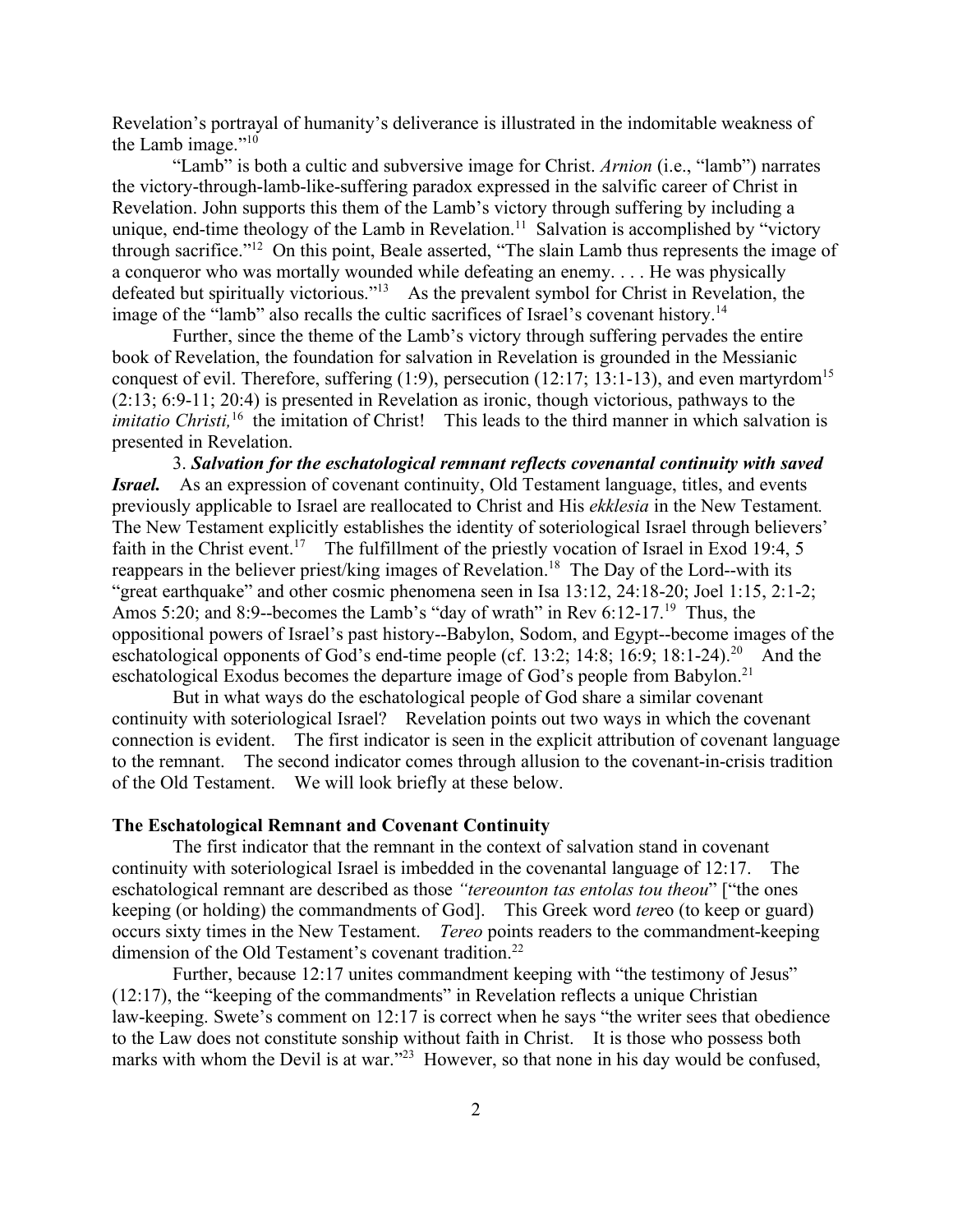John in 12:17 did not construe law-keeping as Qumranic or as Pharasaic legalistic particularity.<sup>24</sup> Covenant obedience in 12:17 is intimately associated with faith in Christ the Lamb (see 12:17b).

The second way in which the covenant election obligations of Israel are indicated is through allusion.25 Jezebel in 2:24 images this covenant-crisis history of Israel in 1 Kgs 17-18. Old Testament Jezebel personified the violation of the covenant in 1 Kgs 19:10. She instigated persecution of the faithful of Israel's prophets. Thus, the commendation of the *loipos* in 2:24 for resisting Thyatira's subversive doctrinal teaching forms a thematic parallel with the "seven thousand" untouched by the "religious infidelity" embodied by Jezebel.<sup>26</sup> Before presenting research on 2:24, table 1 displays an overview of passages in which remnant language is employed by John. What follows table 1 is a deeper analysis of 2:24 in its appropriate literary and theological contexts.

We now turn to the first occurrence of *loipos* in the context of salvation found in Rev 2:24. We begin with the translation of Rev 2:24 where *loipos* appears in the Letter to the Church of Thyatira (Rev 2:18-27).

### *Loipos* **in Revelation 2:24**

### **Translation and Textual Consideration**

(24) But I say to you, *to the rest (tois loipois)* who are in Thyatira, as many as do not embrace this teaching, everyone who has not learned the depths of Satan as they say; I will not put upon you another burden.

Revelation 2:24 represents no major difficulties for translation. Thus, we move to examine the literary structure of the passage.

| Table 1                                                  | Summary Comparison of the Remnant in Salvation Contexts                                            |                                                                                                            |                                                                                                    |  |
|----------------------------------------------------------|----------------------------------------------------------------------------------------------------|------------------------------------------------------------------------------------------------------------|----------------------------------------------------------------------------------------------------|--|
|                                                          | Rev 2:24                                                                                           | Rev 11:13                                                                                                  | Rev. 12:17                                                                                         |  |
| <b>LITERARY/</b><br><b>THEOLOGICAL</b><br><b>CONTEXT</b> | 7 Churches/<br>Salvation<br>Commended for<br>Resistance to idols,<br>fornication                   | Between $6TH$ and $7th$<br>Trumpet Judgment/<br>Plague unleashed on<br>humanity<br>Two witnesses' ministry | Eschatological War<br>of the Dragon, Beast,<br>and False Prophet on<br>the Remnant                 |  |
| <b>OT BACKGROUNDS</b>                                    | 1 Kgs 18-19                                                                                        | Zech $4:1-10$                                                                                              | Gen 3:15                                                                                           |  |
| <b>ASSOCIATED</b><br><b>ERA</b>                          | Historical                                                                                         | Culmination of the 1260<br>Days and the<br>Era of Two Witnesses                                            | Post-1260 Days<br>42 months<br><b>Final Crisis</b><br>Reign of the Dragon,<br>Beast, False Prophet |  |
| <b>COMMENDATION</b><br>FOR THE<br><b>FAITHFUL LOIPOS</b> | "I will add no other<br>burden; I will grant you<br>authority over the<br>nations; I will give you | None recorded                                                                                              | "Here is the Patience"<br>of the Saints" $(13:10;$<br>14:12)                                       |  |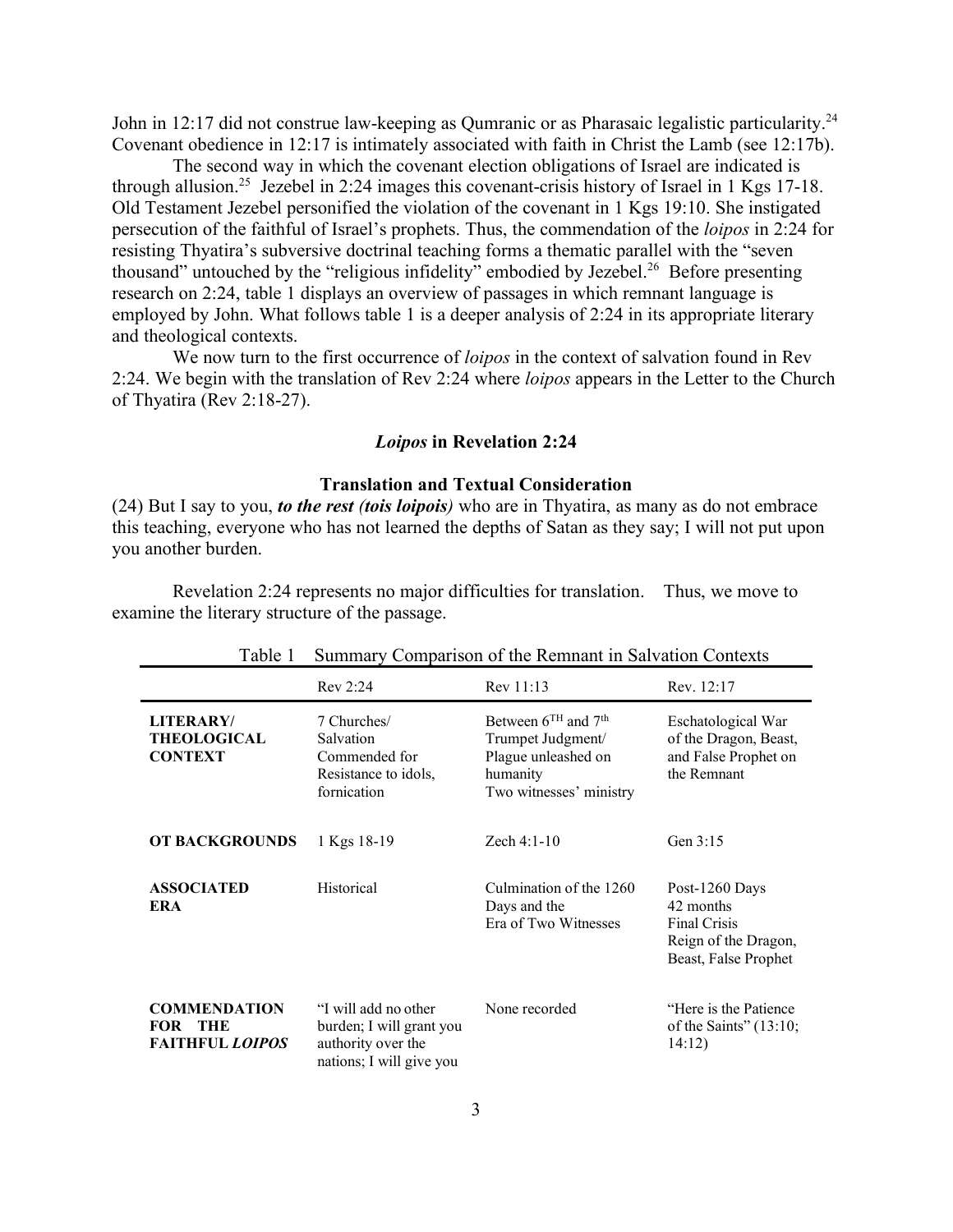the morning Star"

| <b>RESPONSE OF THE</b><br><b>REMNANT</b>                                          | None recorded                                                                    | Repentance in the wake<br>of the judgment on the<br>city                                | Faithful<br><b>Followership of the</b><br>Lamb and<br>Commandment<br><b>Keeping</b>                   |
|-----------------------------------------------------------------------------------|----------------------------------------------------------------------------------|-----------------------------------------------------------------------------------------|-------------------------------------------------------------------------------------------------------|
|                                                                                   | None recorded                                                                    | "Gave Glory to the God of<br>Heaven"                                                    | Resistance of the<br>Dragon, Beast and<br>False Prophet's<br>Persecution and<br>Deception             |
| <b>FUNCTION OF</b><br><b>PARTICULAR</b><br><b>PASSAGE</b><br><b>ON THE LOIPOS</b> | Redemptive                                                                       | Exhortative/<br>Redemptive                                                              | Summative/<br><b>Exhortative</b>                                                                      |
|                                                                                   | Designed to encourage<br>repentance and<br>resistance to continued<br>compromise | Designed to show the<br>contrast between 9:20 and<br>$11:13$ in the face of<br>judgment | Intended to<br>encourage churches<br>to persevere in the<br>face of present and<br>future persecution |

## **Literary Context and Structure of Revelation 2:18-29**

A significant amount of scholarly research has been done on the letter/epistolary section of Revelation.<sup>27</sup> That Rev 2:18-29 is epistolary material is widely supported.<sup>28</sup>

Some scholars have further argued that the pattern of epistolary chapters 2 and 3 of Revelation are better understood as "prophetic letters."29 These 7 communiqués are organized around the phrase *tade legei* "thus says" (see 2:1, 8, 12, 18; 3:1, 7, 14). This pronouncement formula appears in the royal decrees and imperial edicts of Roman magistrates and emperors.<sup>30</sup> Hadorn thought that this prophetic orientation was reminiscent of Amos  $2-3$ .<sup>31</sup>

Recent research, however, on the 7 letters has set aside many of the earlier source and form critical proposals in favor of a "prophetic letter" model which accounts for the influence of Graeco-Roman epistolary forms with content material driven by the prophetic concerns of the exalted Christ of John"s vision.<sup>32</sup> In fact, a number of scholars assert that the letters in Rev 2-3 do not rigidly replicate the broad features of any ancient literary form.<sup>33</sup> As such, in Revelation the pattern of the seven letters follows a basic literary schema.<sup>34</sup>

Most important, the seven churches form a chiasm in which the letter to Thyatira with it message to the remnant in 2:24 sits purposefully within the central panel of the chiastic structure of Rev 2 and 3.<sup>35</sup> Thus, the faithful remnant community stands as the central image of the people of God in the first half as well as in the second half of Revelation. The chiastic structure of the seven letters indicates that Thyatira's message of judgment against God's enemies and His salvation for the faithful constitutes the emphasis of the letter section--a critical contribution to the remnant teaching of Revelation. The remnant image in 2:24 sets the framework for a later global expansion of the eschatological remnant theme in chapters 11-19,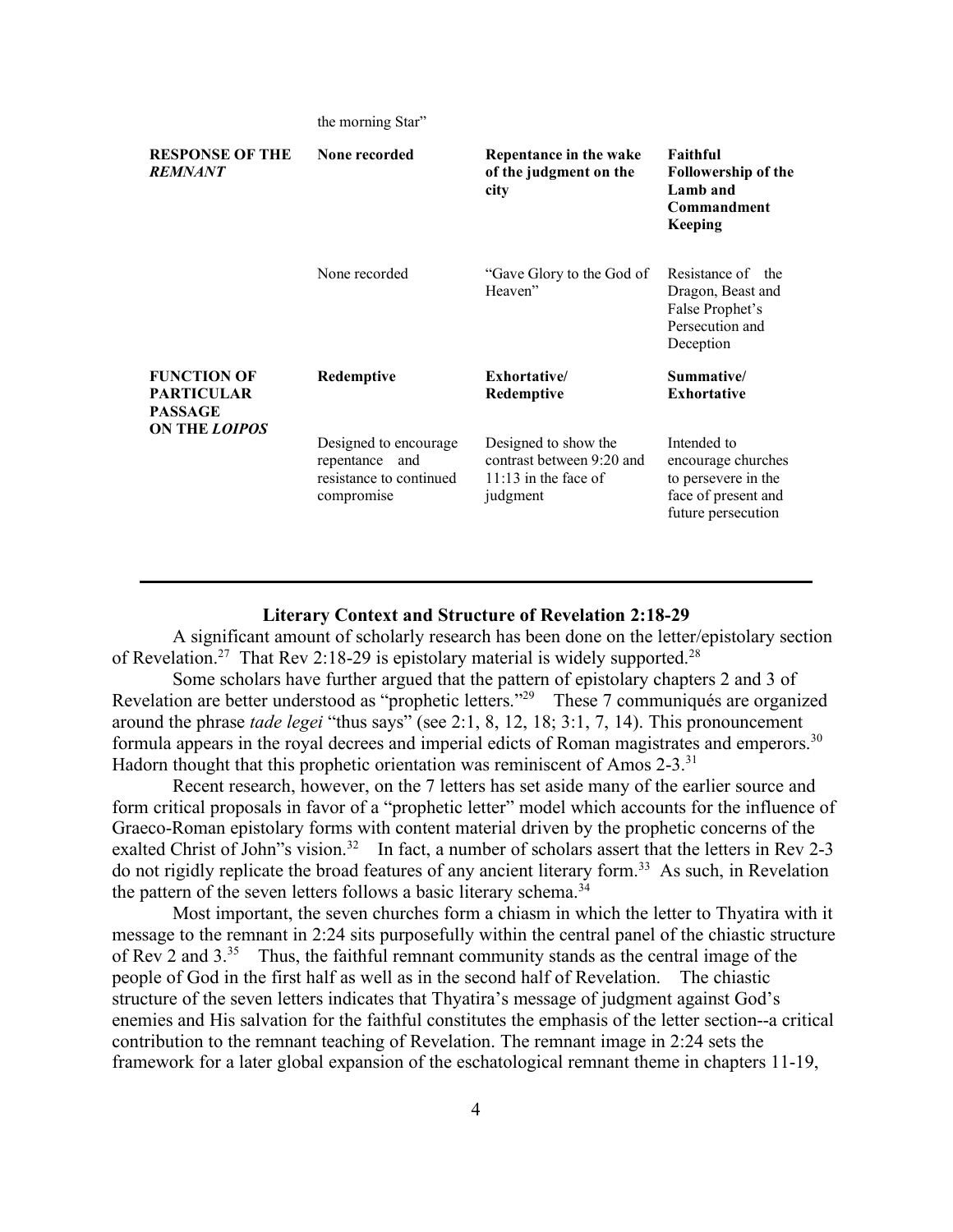when global Jezebel in the form of the seductress in Rev 18 persecutes the faithful people of God in the later sections of Revelation (cf. 11:13; 12:17-14).

Further, the importance of Thyatira and its remnant message is also seen in two constants that relate to the remnant in 2:24: (1) the *oida* (knowledge) of Christ, and (2) the encouragement to *ho nikon* (the "overcomer")<sup>36</sup> These two constants transform the letters into much more than restricted local epistles, but communiqués that become, as Schüssler Fiorenza observed, "proclamations of Christ to the whole Church."37

Such universality is also reinforced in the auditory formula "whoso hath ears, let him hear." This formula calls persons in every church to heed each message to each church.<sup>38</sup> And not only does the formula make each message intstructive beyond its local context, Beale describes how "the hearing formula was one of the means by which he called out the remnant from among the compromising churches."<sup>39</sup> Thus the commendation of the remnant in 2:24 not only reinforces the faithful resistance of the remnant in Thyatira, but also becomes a heuristic proclamation for all the churches in Asia Minor.

Next, we turn to look more closely at the historical and Old Testament backgrounds to the remnant in the church at Thyatira. This research has identified two significant backgrounds that influence the reading of 2:24: (1) the influence of the trade guilds on the doctrinal corruptions affecting the community; and (2) the evocative influence of the Jezebel narrative of the Old Testament on understanding *loipos* in 2:24.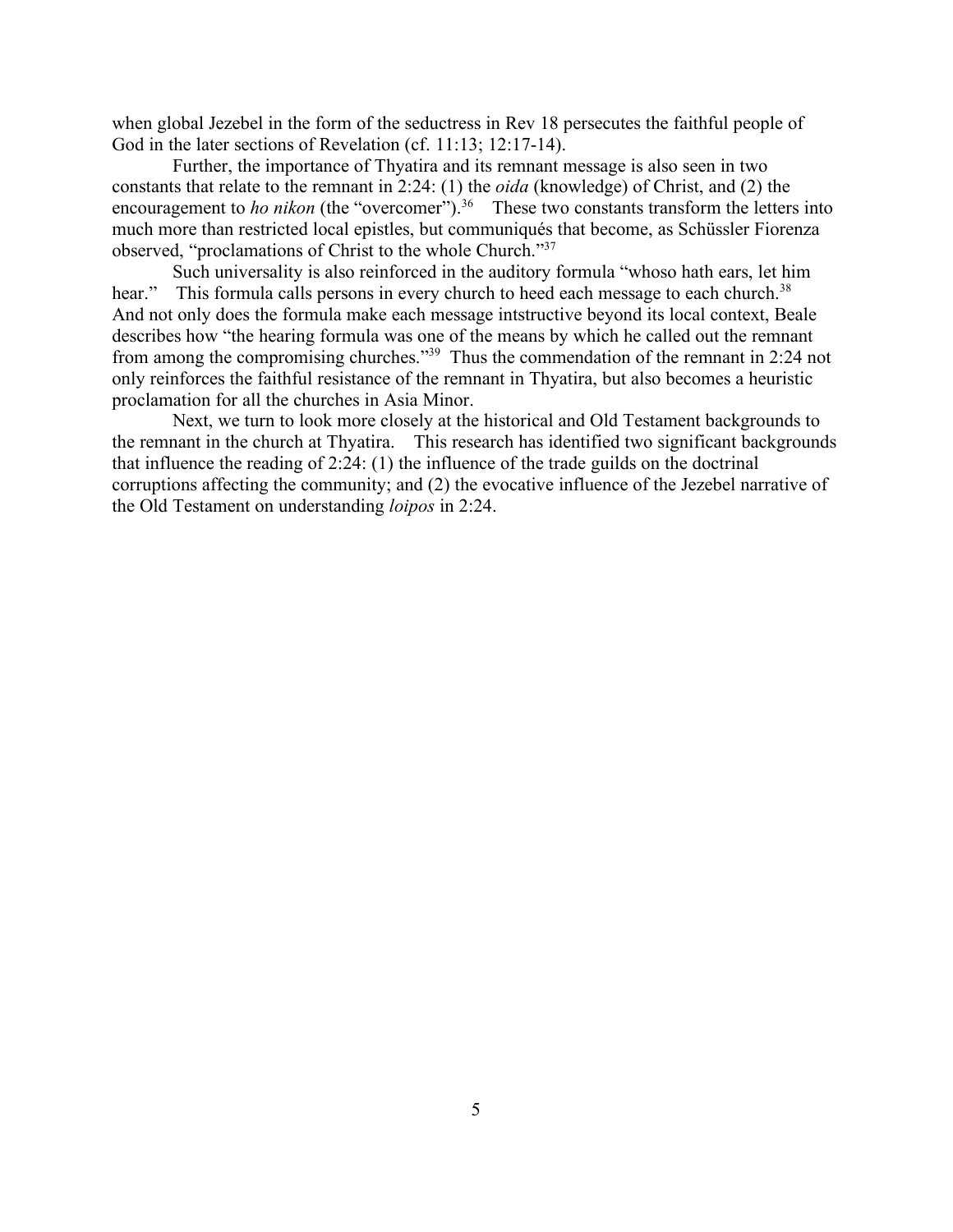### **Backgrounds to Revelation 2:24**

# **Trade Guilds at Thyatira as Historical Background**

Thyatira was well known for its commerce and its trade guilds.<sup>40</sup> Guilds had a patron god, perhaps a representation of Apollo.41 Ramsay's research with inscriptions found that Thyatira had more trade guilds than any other Asian city.42 Paul's first convert in Europe was Lydia, a seller of purple from the city of Thyatira (Acts 16:14) who may have had previous interaction with the guilds in Thyatira. $43$ 

These Thyatiran guilds, however, proved problematic for the faith and practice of Thyatira's Christian population.44 Morris explained their influence: "The strong trade guilds in this city would have made it very difficult for any Christian to earn his living without belonging to a guild. But membership involved attendance at guild banquets, and this in turn meant eating meat which had first been sacrificed to an idol. . . . That these meals all too readily degenerated into sexual looseness made matters worse."45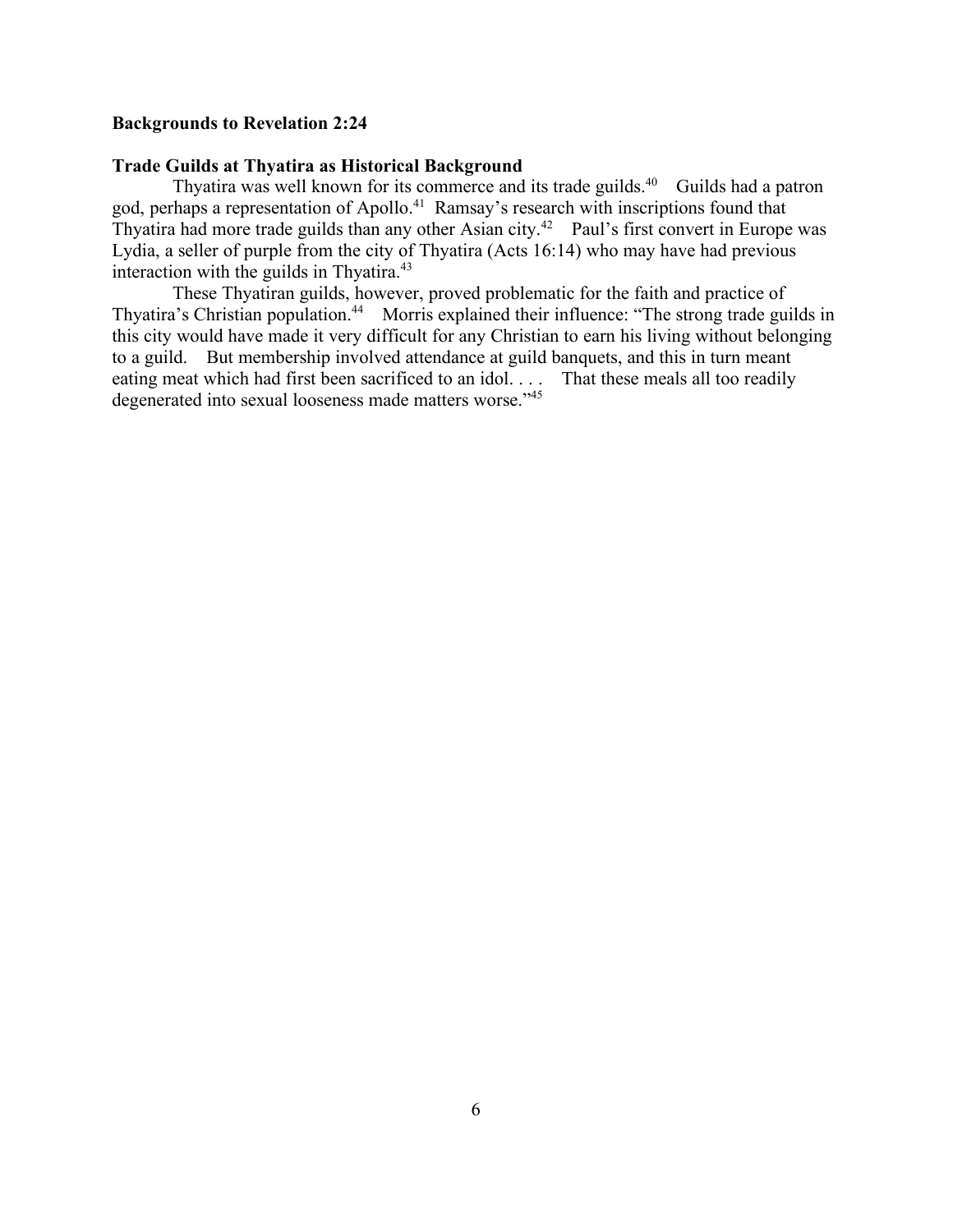Morris, as did Talbert, $46$  rightfully connected the presence of the trade guilds to the economic condition of some in the church at Thyatira. Witherington saw that in Thyatira, "there would be considerable economic pressure on Christians." $47^\circ$  Why? Because the guilds were centers for both commerce and sexual immorality.<sup>48</sup> Thus, to be faithful believers in Thyatira meant their economic lives would have been impacted by the guilds's inherent challenge of their loyalty to Christ (cf. 2:24; 12:17; 14:12).<sup>49</sup>

Against this subtext of economic pressure versus faithful obedience in Thyatira, the local *loipos* of 2:24 points forward to 13:16-17 where the earth beast launches economic persecution against the end-time *loipos* of 12:17. The earth beast bars access to material necessities, goods, and services prior to the eschatological war (16:13-14). Interestingly, the use of economics as a tool of coercion in Rev 13 is seminally present in local Thyatira.

### **Old Testament Background**

The second background critical to a correct assessment of the remnant in the Thyatiran letter comes from the Elijah cycle of the Old Testament. From the Hebrew Scriptures, to the LXX, to the Greek New Testament, the story of the remnant in the Elijah cycle is appropriated as a touchstone of remnant theology.<sup>50</sup> It contains Old Testament remnant language (1 Kgs) 19:10, "*ytr*"; in the LXX "*hupoleimma*"). Commenting on the remnant in 1 Kgs 19:18, Wildberger asserts, "The remnant in this case is not merely an otherwise undefined group who assure the physical existence of the nation, but a group of the faithful who represent the core of the future people of God."51 The same is true in Rev 2:24. The *loipos* in 2:24 represent the future of the church after the judgment promised in 2:22-23.

Further, regarding the Old Testament background to the Thyatiran letter, "Jezebel" evokes the confrontation between Ahab, Jezebel, and Elijah the prophet. According to 1 Kgs 16-21, Old Testament Jezebel was a wicked tyrant whose influence helped corrupt her husband, Ahab, and consequently signaled a war on the remnant of the nation of Israel, by promoting idolatry and pagan worship. According to Strauss, in the annals of Hebrew sacred history, "Her very name has come to be associated with evil."52

Interestingly, John uses the Jezebel figure in the Old Testament as a "prototype"<sup>53</sup> of Jezebel of Thyatira.<sup>54</sup> Hers was "a code-name"<sup>555</sup> intended to indicate an ideological affinity with the Old Testament namesake. As a self-named "prophetess," thus indicating that she claimed direct authority from God, Jezebel of Thyatira taught "the deep things of Satan" (vs. 24).<sup>56</sup> Though the text is not explicit, there are many suggestions as to what the background to "*ta bathea tou Satana*" might be. Lexically, "*ta bathea*" is a substantive that describes so-called "insights" beyond the ordinary senses of human beings.<sup>57</sup>

Some scholars see *ta bathea* as an Jezebel"s advocacy of "emancipation from traditional ethics" with a power to explore "hell, as well as heaven."<sup>58</sup> One proposal suggests that "deep" things" represents an early gnosticism.<sup>59</sup> Mounce, Charles, and Yarbro Collins thought that the background may be with the teachers of magical formulas used to control spirits.<sup>60</sup> Caird saw a policy of conformity to Satanic mystery religions that parodied Paul.<sup>61</sup> Krodel thought that "deep things" may have been Jezebel's claim.<sup>62</sup>

To stay with the context as primary reference, it could be that "the deep things" may have been the positive evaluation that Jezebel and her followers placed on their own teaching.<sup>63</sup> Thus, the phrase "as they say" in vs. 24 would be Christ's counter evaluation of their teaching. Further, if the ability to consult with Satanic cults or practices, including ritual fornication or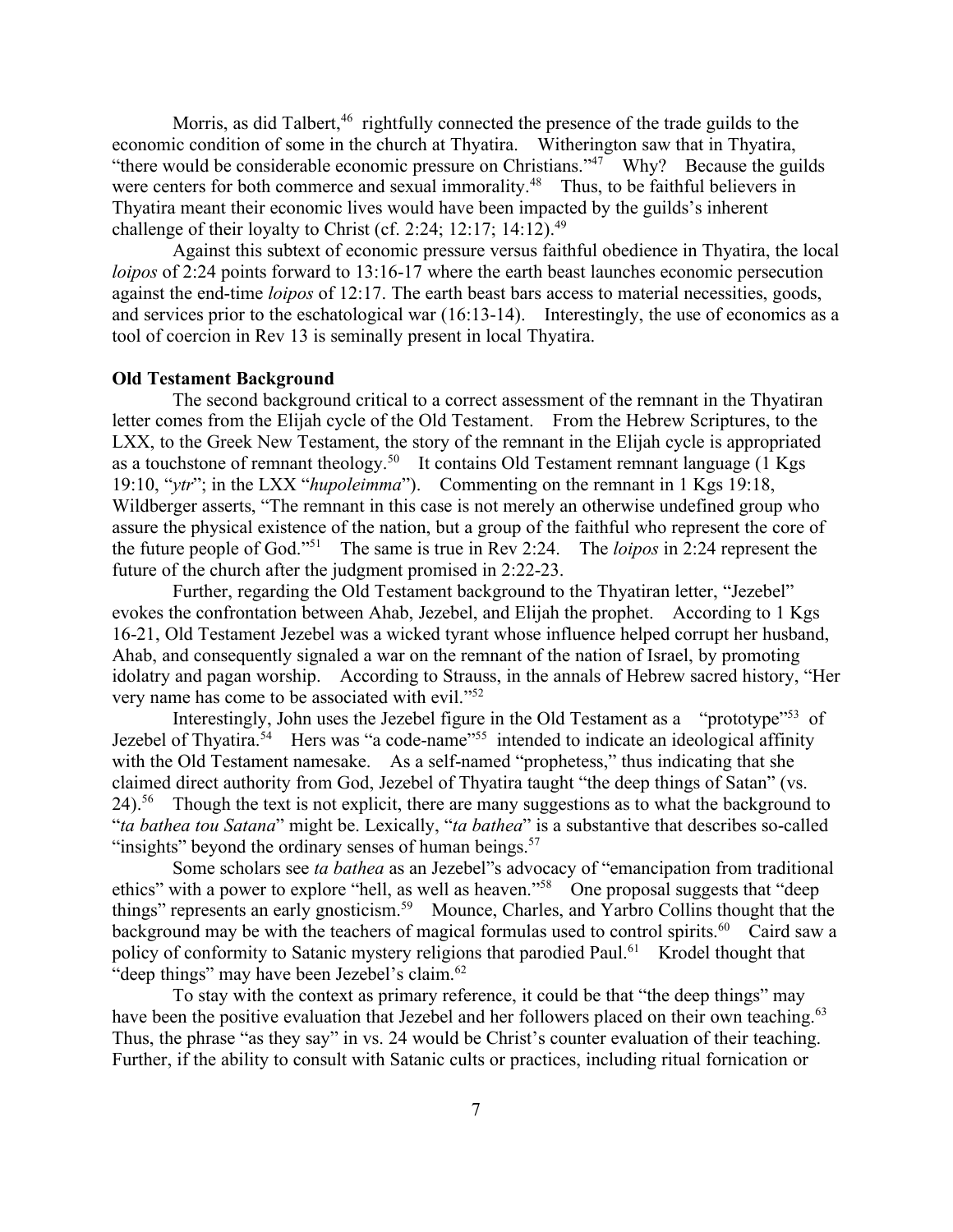eating food offered to idols, was taught as a harmless experience by Jezebel to her followers, then other New Testament literature may help explain the term.<sup>64</sup> Jezebel's teaching, may have been underscored by an assumption that intercourse with evil was harmless for her "enlightened" followers. Tenney noticed that what was an "aberrant teaching" at Pergamum had become a "mystic cult" at Thyatira.<sup>65</sup> Thus the judgment threat of 2:22-23 appropriates graphically sexual language to describe the seductive Jezebel's denouement. Jezebel used sexual seduction to advance her doctrine. And God will judge her at the scene of the crime in her bedroom!

Having identified backgrounds to the text, we now turn to interpret the passage with special emphasis on the *loipos* of vs. 2:24.

### **Interpretation of Revelation 2:24**

What follows below is a five-point summary of how Rev 2:24 contributes to an expanded understanding of "*loipos*" in the context of salvation:

1. This first usage of the term remn**a**nt" in 2:24 is paradigmatic. In its local provenance, it reflects both *separation* and **division** within the *church*. This is consistent with the findings of chapter 2 of this research concerning the Old Testament remnant. Because no clues regarding whether *loipos* in 2:24 constitutes the majority or minority in Thyatira are provided, we can make no determinations about the remnant's quantity.66 This ambiguity may be intentional, directing the emphasis toward the nature of the resistance of the faithful remnant and not on their number. However, the likelihood is that the remnant in Thyatira is a faithful minority, since the Elijah story constitutes its major biblical background.

2. Points of contact between Thyatira's Jezebel are verbally and thematically correlated with the universal Harlot of Rev 17:1-6. These parallels between "Jezebel" of Thyatira in Rev 2 and Queen Babylon in Rev 17 model and anticipate her apostatizing presence later in the book. Further, Jezebel's local *opposition* to the *loipos* at Thyatira previews the enemy's universal war with the eschatological remnant in 12:17 (*"meta ton loipon tou spermatos autou*).

3. The *loipos* of 2:24 reflect *resistance* to the deceptive teachings of Thyatira's internal religious enemies. This is consistent with the background of "remnant" theology alluded to in the Elijah-versus-Jezebel subtext exported from the Old Testament. Jezebel stands as an internal opponent of John and the church. By contrast, the *loipos* of 12:17 are persecuted by external enemies. The remnant of 2:24 and 12:17 "hold" (i.e., embrace) apostolic teaching and authority while the "*ta bathea*" conforms to the deception motif in Revelation.

4. The salvation of the remnant in Thyatira implies escape from the *judgment* pronouncement on Jezebel (2:22-23). That judgment is both punitive and heuristic in its intent (i.e., "all the churches will know").

5. Since the promise of eschatological *salvation* is extended to the *loipos* of Thyatira at the eschaton (vs. 25), that eschatological promise conflates separated eras under the single Parousia promise (see table 1; cf. John 14:1-3 delivered in the present tense "I come again'"). This Parousia promise, by spanning prophetic eras, stands as an example of *trans-temporality* in Revelation. Revelation 2:25 connects the historical *loipos* of Thyatira with other parousia-expectant people of God across Revelation through receipt of the same promise beyond and outside of Thyatira (Rev 3:3; 16:15; 22:7, 12, 20). Thus, the call to faithfulness in Thyatira is also a call to faithfulness for people of God beyond and after Thyatira. Because Mounce was correct when he wrote that "the people of God are one throughout all redemptive history,"<sup>67</sup> the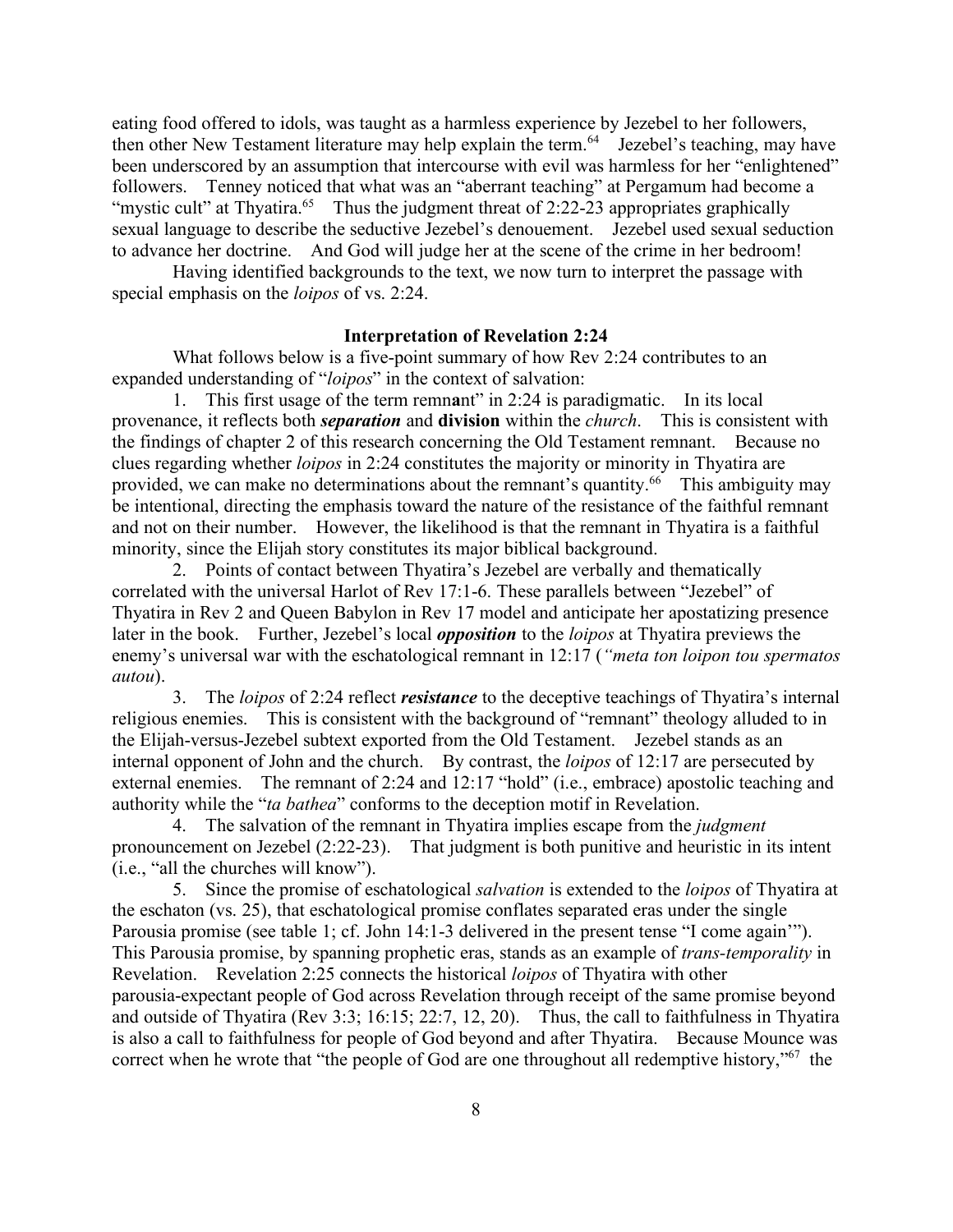*loipos* of Thyatira symbolizes the remnant, locally *and* universally, historically *and* trans-temporally.

We now turn to interpret Rev 2:24 under the five aforementioned summaries: separation, resistance, opposition; salvation and judgment.

### **Separation in Thyatira**

Christ introduces himself as "*ho huios tou theou*." This is the only time in Revelation that this Christological title is used, though it occurs forty-six times in the New Testament.<sup>68</sup> Scholars see consonance between Revelation's appropriation of this deific title and the title of Christ used in John's gospel (see John 1:34, 49; 3:18; 5:25; 10:36; 11:4, 27; 20:31).69 Jesus claimed this relationship to the Father during His ministry in Matt 11:27, 26:63-64 and Luke 10:22. Traces of the deific significance of this title may be seen in Rev 1:6, 2:27-28, 3:5 and 21, and  $14:1.^{70}$  However, Charles thinks that this title was influenced by Ps 2:7-8 since there will be a later reference to this passage.<sup>71</sup> The rationale behind the use of this title may be twofold. Walvoord surmised that the severity of Thyatira's situation called for a "reiteration of His deity."<sup>72</sup> Caird sees an apologetic agenda behind the use of the title, since Domitian asserted his emperor cults around the empire.<sup>73</sup> These two options, one internal to the church, the other external, are in fact complementary. This title connects the Thyatiran community and the remnant of 2:24 to the omnipotent deity of Christ expressed in the victorious language of Ps 2.<sup>74</sup> Once again, victory is signaled for the remnant.

The deeds of the Thyatira church point to four concrete qualities which are derived from the Spirit (cf. 2:19; Gal 5:22-23). In this list of four qualities, endurance is most significant because the word *hupomon* ("endurance," "steadfastness," "perseverance") is consistently associated with the remnant in the context of salvation in the book of Revelation.<sup>75</sup> H*upomon* functions as an *evocative* image in Revelation. When *hupomon* appears, remnant subject matter is evoked (cf. 1:9; 2:2; 2:3; 2:19; 3:10; 13:10; 14:12).

And how does *loipos* function in Thyatira? The first time in the book of Revelation that the exalted Christ spoke "*tois loipois*" ("to the remnant") is in vs. 24.<sup>76</sup> He commended them for their willingness to stand apart from the rest of the church.77 Walvoord commented on the separation of the remnant from the general church: "It is significant that having brought into judgment those who were evil in the church of Thyatira a special word is given to the godly remnant in this church. Here for the first time in the messages to the seven churches a group is singled out within a local church as being the continuing true testimony of the Lord. *The godly remnant is described as not having or holding the doctrine of Jezebel and as not knowing 'the depths' or the deep things of Satan.*"78

In Thyatira, separation is necessary because the church consists not only of the remnant (*tois loipois*, vs. 24), but also of Jezebel<sup>79</sup>(vs. 20), her followers (vs. 22), and her children (vs. 23).<sup>80</sup> This state of affairs in the Church reaches back to the division sayings of Jesus (e.g., Matt 13:25-30, 38-40, etc.). Ellul wrote perceptively: "There is a certain division between the members of the Church: The physical assembly of the Church contains members that Jesus Christ does not recognize as his own"81 Such separation is inherent in the affirmation of the remnant.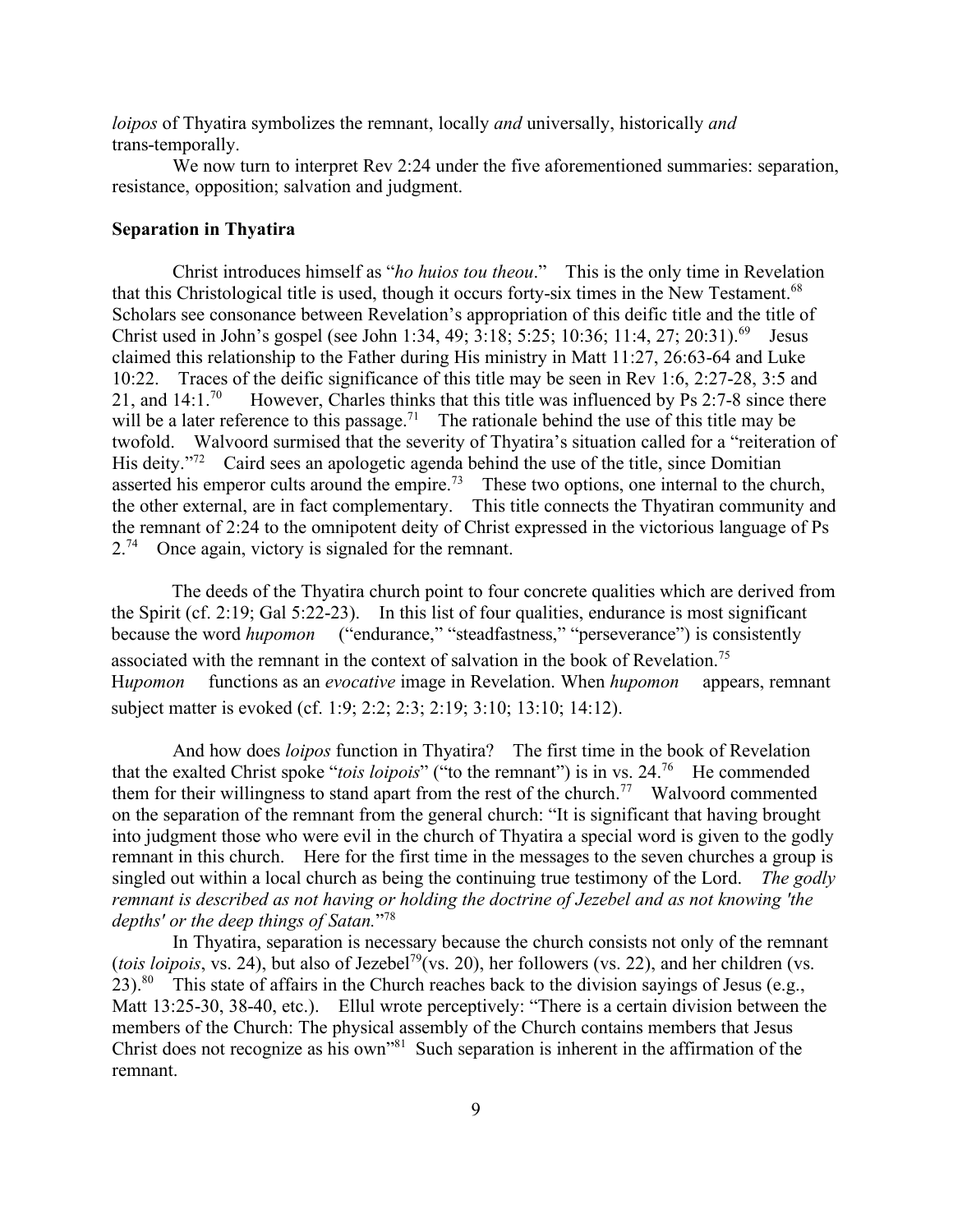Thus, the first fact associated with the term *loipos* in the context of salvation is that *the professing general church is not identical with the remnant*. Revelation 2:20-24 exposes believers in the Thyatiran church who do not belong to the remnant.<sup>82</sup> The remnant, therefore, is within Thyatira, but is distinguished from the permissive (*apheis* in vs. 20) general church of Thyatira. The *loipos* is associated with a distinct<sup>83</sup> category of the faithful in divided Thyatira.<sup>84</sup>

We turn next to the points of contact between Jezebel and Queen Babylon in Rev 17 and 18 to show how these images relate to each other. Then we will examine how their opposition will meet remnant resistance associated with *hupmone*.

### **Opposition from Jezebel**

Consistent with a 1 Kgs 18 background, the remnant of Thyatira are opposed by Jezebel. But they resist her teachings. Later in the book, resistance to the end-time remnant will come from a global Jezebel in Rev 17. It is clear that there are numerous parallels between oppositional Jezebel at Thyatira and Queen Babylon in Rev 17 and 18. Jezebel of Thyatira threatened the remnant by teaching believers two errors: (1) to fornicate; and (2) to eat food offered to idols. The Balaamites (a derogatory name for the Nicolatians?)<sup>85</sup> also taught their followers to eat food offered to idols and to practice fornication (cf. 2:14-15). These parallels are displayed in table 2.

| Parallel                        | Jezebel                                           | Queen Babylon                                  | Texts                  |
|---------------------------------|---------------------------------------------------|------------------------------------------------|------------------------|
| <b>Theological Context</b>      | Judgment                                          | Judgment                                       | 2:22/18:10             |
| Spiritual Assessment            | <b>False Prophetess</b><br>"deceives"             | <b>False Prophetess</b><br>"deceives"          | 2:20/18:23             |
| Presentation/<br>Appearance     | Implied attractiveness--<br>"seduces my servants" | Outwardly attired in<br>"purple" and "scarlet" | 2:20/17:4              |
| Moral Character                 | Harlot/Adulterer                                  | Harlot/Adulterer                               | 2:23/17:15             |
| <b>Cultic Practices</b>         | Eats defiled food                                 | Drinks human blood                             | 2:20/17:6              |
| Old Testament Name              | Jezebel                                           | Babylon                                        | 2:20/17:5              |
| Community                       | "her children"<br>her "adulterers"                | "Mother of Harlots"<br>her "fornicators"       | 2:23/17:5<br>2:22/18:9 |
| Divine Sentence:<br>Destruction | "I will cast her into a bed of<br>suffering."     | "Will be cast in the sea                       | 2:22/18:21             |
| Measure for Judgment            | "according to your deeds"                         | repaid "according to her<br>deeds"             | 2:23/18:6              |

### **Table 2 Jezebel of Thyatira and Queen Babylon Parallels**

First, consistent with Revelation, we see continuity and expansion between the images of Rev 2 and 17. Themes previewed in the Rev 1-3 are re-presented and expanded in 4-22. Both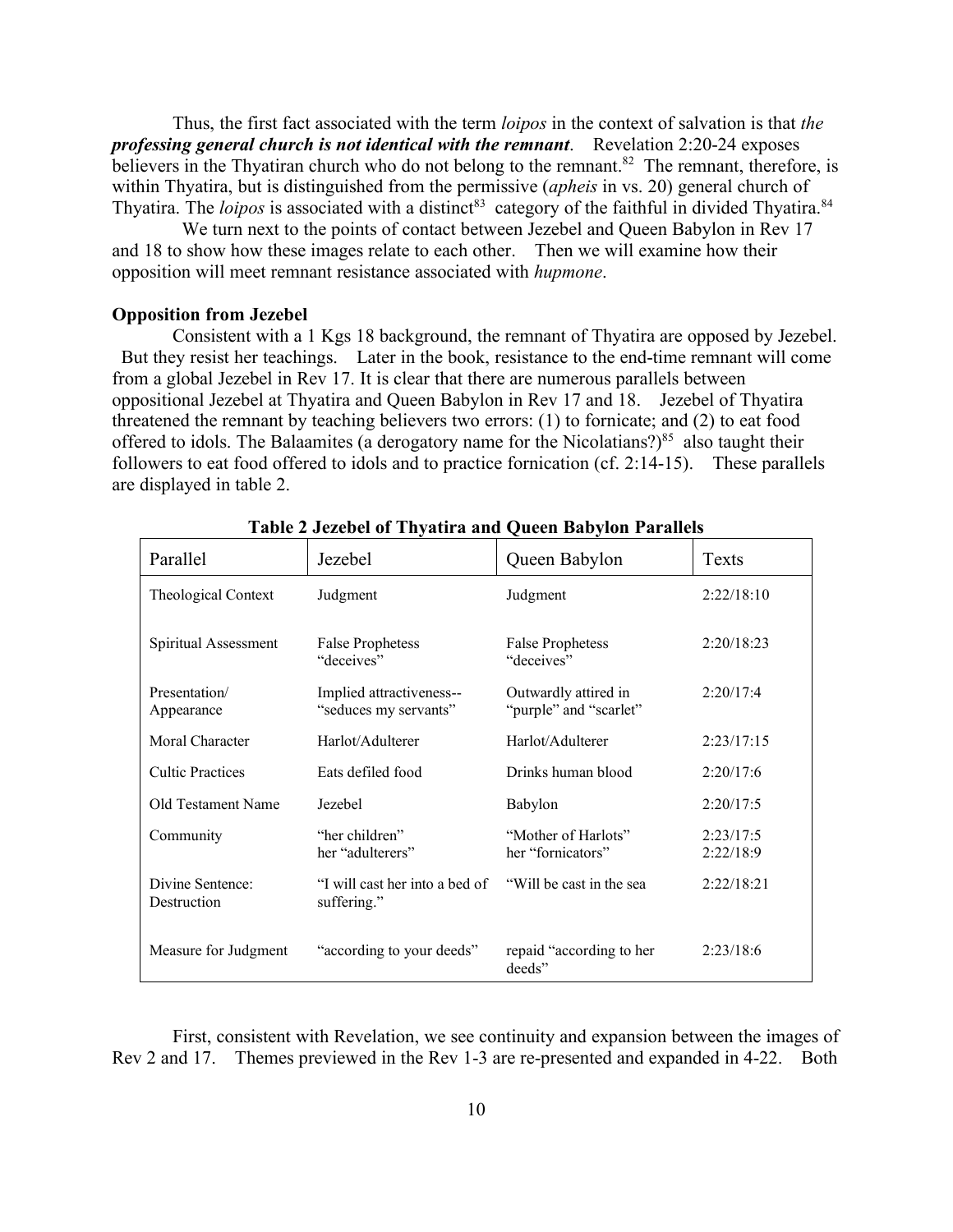the Jezebel and Queen Babylon images occur in the context of judgment. Where we find strong verbal parallels is in the nexus between Rev 2:20 and Rev 18:33. Here both Jezebel and Babylon *planao* practice deception. Jezebel "deceived" God's local servants and Queen Babylon "deceives" all the nations. The trajectory between these two passages is from local to globalized deception. Therefore, Jezebel of Thyatira's deceit is rightfully seen by Beale as "none other than Babylon herself in the midst of the church."86

At the point of character, both Jezebel and Queen Babylon are presented as sexually promiscious in 2:23 and 17:15. Human sexuality is starkly dichotomized in Revelation. Faithfulness is imaged as sexual purity in passages like Revelation 12 and 14, whereas unfaithfulness is imaged as fornication in Rev 2 and 17. Thus, when it comes to the women of Rev 2 and 17, the same root stem *porn* ("*porneusai*" and "*he porn*") is used to describe their activities. Some commentators take 2:23 to preclude sexual sin, in favor of a spiritual application. For instance, Caird thinks that the Old Testament Jezebel was not immoral, and therefore sees 2:23 as spiritual apostasy.<sup>87</sup> Aune also thinks that the meaning here is apostasy.<sup>88</sup>

However, while fornication has been an established Old Testament metaphor for spiritual apostasy, $89$  given what we know about local guilds and local life in Thyatira, there is no reason to believe that real believers could not have been literal participants in the sexual immorality associated with Thyatiran guild culture. Thomas said, "The sins of participation in idolatrous feasts and sexual immorality were so characteristic of the pagan surroundings in Asia Minor that a literal sense is preferable."<sup>90</sup> While I agree with Thomas on the probability of the physical seduction of believers, such an affirmation still recognizes the symbolic nature of the physical acts condemned in 2:20. Otherwise, another metaphor for the Jezebelean practice would be more useful.<sup>91</sup>

These and other points of contact in table 9 present a picture of Jezebel as the local personification of a global system of opposition to God's end-time people--Queen Babylon. Thus, in 18:4 God's people are exhorted to "Come out of her, my people," "touch not the unclean thing" (Isa 52:11), and "partake not of her plagues" (see Jer 51:44). Beale said "Jezebel more precisely represents the apostate sector of the church through which the religious-economic system of the ungodly . . . makes its incursions into the church and establishes a fifth columnist movement."<sup>92</sup>

We now turn to the resistance of the *loipos* in Thyatira.

#### **Resistance and the** *Loipos*

In the Old Testament, the Jezebel figure further highlights the remnant's resistance to idolatry. The Old Testament background (1 Kgs 17-18) points to a special feature of the remnant in Revelation.<sup>93</sup> Schüssler Fiorenza saw in the *hupomon* eassociated with *loipos* the "consistent resistance" or "staying power" of the saints.  $94$  This same opposition to Jezebel points to the "remnant resistance" lodged in Thyatira. Kistemaker attributed their stance to the fact that they "adhered to the scriptures."<sup>95</sup> Beale viewed this resistance in their decision "to continue holding fast their non-compromising stand until he comes.<sup>"96</sup>

The image of Jezebel naturally places remnant resistance in the context of worship.<sup>97</sup> The Jezebel image points the reader of Revelation to the challenge and conflict between Elijah and the prophets of Baal on Mt. Carmel (1 Kgs 18:16-40). At the center of the Carmel confrontation is allegiance to God or Baal. The choice is to worship idols or to worship God. The same issue of worship and allegiance to God is at the heart of this letter. As Jezebel, by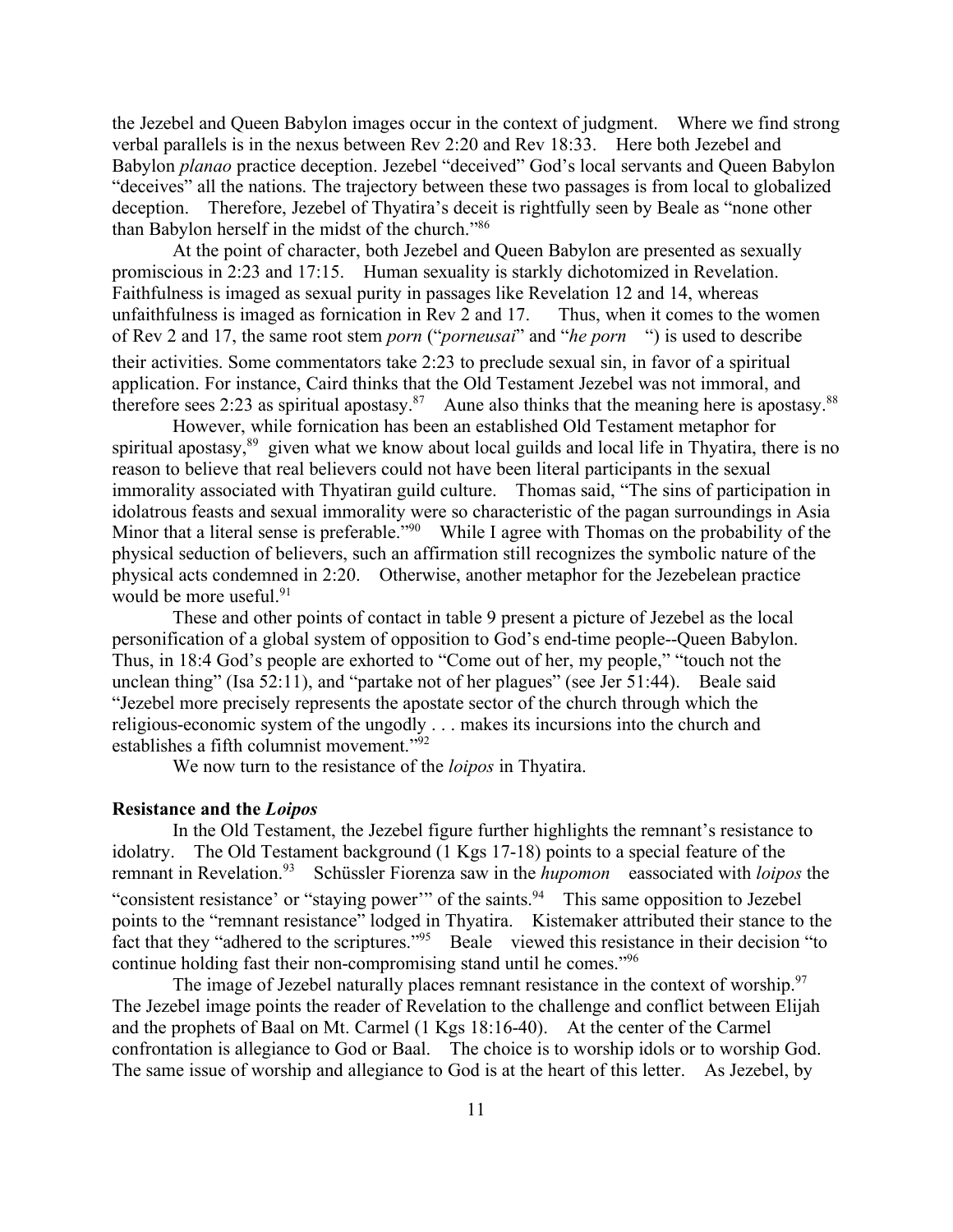her teaching and influence, had plunged Israel into idolatry, so in Thyatira Jezebel personified a system of belief whose deviance from apostolic teaching undermined allegiance to God.<sup>98</sup>

But the remnant in Thyatira represent determined resistance to doctrinal deviation. The resistance forces in Thyatira are described as "not having" her teaching. The word in vs. 24 for "have" is *echo*,<sup>99</sup> which across its more than 700 usages in the New Testament displays a remarkable array of meaning.100 From "to have" to "holding" to "keeping," this word *exho*  (here combined with the particle of negation, *ouk*) conveys the sense of "not holding fast" or "not adhering to" Jezebel's teaching in 2:24. According to Talbert, Rev 2:24 shows that the remnant refuse to assimilate.<sup>101</sup>

This first usage of *loipos* therefore should be seen as both proleptic and paradigmatic as it anticipates those who later in the book form a resistant coalition of covenant-loyal saints who refuse to conform to the will of the dragon, beast, and the false prophet (12:17; 14:12; 15:1-4;  $20:4$ ).

#### **Judgment**

*Loipos* is also associated with the Thyatiran promise of judgment, both local (2:22) and eschatological (2:26). Thyatira faces rebuke because of its tolerance of Jezebel.<sup>102</sup> Jezebel personifies locally in Thyatira the synoptic apocalypse's warnings against pseudo-prophets (Mark 13:5-6, 22; Matt 24:4-5, 11, 24). Jezebel, along with those Thyatirans responsive to her teaching, will receive a "punishment befitting the crime."103 Similar to the history of Jezebel in the Old Testament narrative, refusal to repent will bring retributive justice and judgment.<sup>104</sup> Indeed, "the entire group of her followers will be brought to an end, and *all the churches will know* by experience what they already know in theory, that the Lord *searches hearts and minds* and repays according to deeds."105

Once again the judgment theme appears in Revelation, but in this case, the remnant are promised eschatological reward based on their faithfulness. Compared to the rebuke to Ephesus ("You have forsaken your first love," 2:4), an acknowledgment to Thyatira ("You are now doing more than you did at first," 2:19) is quite significant. There is progress in the life of Thyatira. Whereas Ephesus has fallen away from its original spirit and enthusiasm, Thyatira has grown in love, faith, service, and patience. $106$ 

This leads us the final facet of *loipos* in Thyatira--salvation. To this final dimension of *loipos* in 2:24 we now turn.

### **Salvation**

The hope of eschatological salvation comes to the remnant of Thyatira in the form of a Parousia promise: "Only hold fast to what you have until I come" (vs. 25). Numerous commentators see vs.  $25$  as the second coming of Christ.<sup>107</sup> In the messages to the seven churches, the idea of "coming" occurs five times. 3 times the "coming" to the churches indicates judgment (2:5, 16; 3:3). These judgment promises appear to be a coming prior to the Parousia, but do not preclude final judgment as well.<sup> $108$ </sup>

In Thyatira and Philadelphia, two Parousia promises are made in 2:25 and 3:11 to two distinct communities, respectively. The word for "come" in 2:25 is *ch*. The New Testament employs this term in decidedly eschatological terms.109 This promise however in Revelation is associated with the *loipos* of Thyatira at the eschaton/Parousia (vs. 25).

The expression *hosoi* in 2:24 clarifies the identity of "the rest (remnant)."<sup>110</sup> But the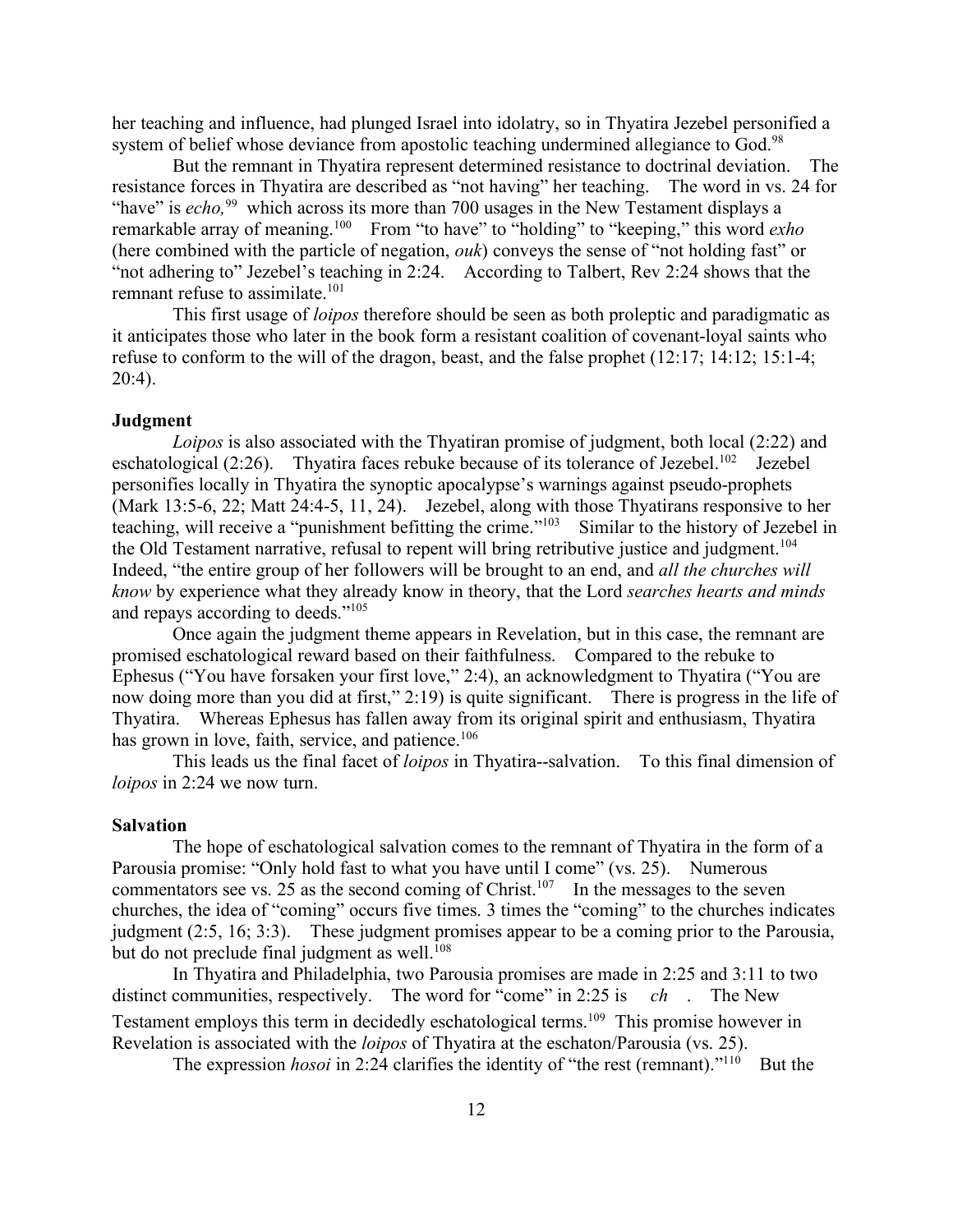remnant are characterized by the fact that they did not hold to,<sup>111</sup> or participate in Jezebel's "deep things." The expression "*ta bathea"* indicates that the remnant are the ones who have not known the deep things of Satan.<sup>112</sup> *Ta bathea* ("the deep things") is a substantive that designates matters that are hidden and beyond human scrutiny.<sup>113</sup> Thomas says, "It amounts to a claim of esoteric knowledge, perhaps even a superior morality, a higher law. If man is to know them, he must have supernatural help."<sup>114</sup> The remnant do not know the deep things of Satan and, hence, refuse to participate in false worship or any type of Gnostic or mystery cult.<sup>115</sup>

Further, the remnant are connected to two phenomena. While the adulterers are cursed by the Son of God (vss. 22, 23), the salvation of the remnant is stipulated (vss. 24, 25).<sup>116</sup> Judgment and salvation are implicitly juxtaposed by use of the same verb *ballo*, ("to cast," "to put") that appears twice in this unit. Regarding Jezebel, Christ says, "I will *cast* her unto a sickbed (vs. 22). This points in the direction of judgment. To the remnant He says, "I will not cast *on* you another burden" (vs. 24).<sup>117</sup> This points to the language of the Apostolic council.118 The futuristic present of this verb expresses a "confident assertion about what is going to take place in the future [such that, it] is looked upon as so certain that it is thought of as already occurring."<sup>119</sup>

In the context of salvation, this first appearance of *loipos* indicates that the remnant is not exclusive. It is open to all in Thyatira who accept the offer to repent in vss. 26 and 29. The strongest criticism of Jezebel is her refusal to repent.<sup>120</sup> Repentance is twice offered to the idolaters (vss. 21, 22). Murphy points out that Jezebel's "time to repent" implies some sort of probationary period prior to her judgment.121 Interestingly, no adjective such as "*mikron*" (cf. Rev 17:1) or "*oligon*" (cf. 12:12) is connected with Jezebel's "*chronon*." This absence of an adjective suggests a period of generous duration. Swete concluded that Jezebel's heretical activity transpired during an extended period.<sup>122</sup> Apparently, Jezebel had been appealed to for some unspecified length of time. In fact, the language is very clear: "She refused" or "chose not to" (*thelei*) repent.<sup>123</sup> The expression, "if they do not repent from their works" indicates that it is only when repentance is absolutely refused that punitive action will be taken.

Further, the concept of remnant in this passage has eschatological associations. The remnant are encouraged to "hold fast till I come" (vs. 25). This fact, together with the overcomers<sup>124</sup> who are obedient "unto the end" (vs. 26), highlights the concept of the eschatological remnant. The ideas of judgment (2:23) and the coming of Jesus (2:25) are also held together in Rev 22:12. Jesus says, "Behold, I am coming soon! My reward is with me, and I will give to everyone according to what he has done." It may also be noted that the first direct reference to the parousia appears in the letters to the seven churches and is found here (vss. 25-28). We also note that the first mention of *loipos*, as well as the first mention of the Second Coming of the Lord, is found in the letter to Thyatira. This underscores the nexus between the remnant theology and eschatology.<sup>125</sup>

Finally, we must note that *loipos* is not necessarily a numerical minority.<sup>126</sup> The relative pronoun *hosoi* implies abundance and multitude, and as used here, it includes all those who are designated as "the rest" (remnant).<sup>127</sup> Also, *loipos* itself, as used in the New Testament, does not necessarily indicate a minority. For example, in 1 Thess 4:13, *hoi loipoi* refers to the pagan world which certainly is not a minority. In Rev 9:20, *hoi loipoi* encompasses two thirds of the whole earth (cf. Rev 19:21).<sup>128</sup> Ladd applies vs. 24 to a majority of the church.<sup>129</sup>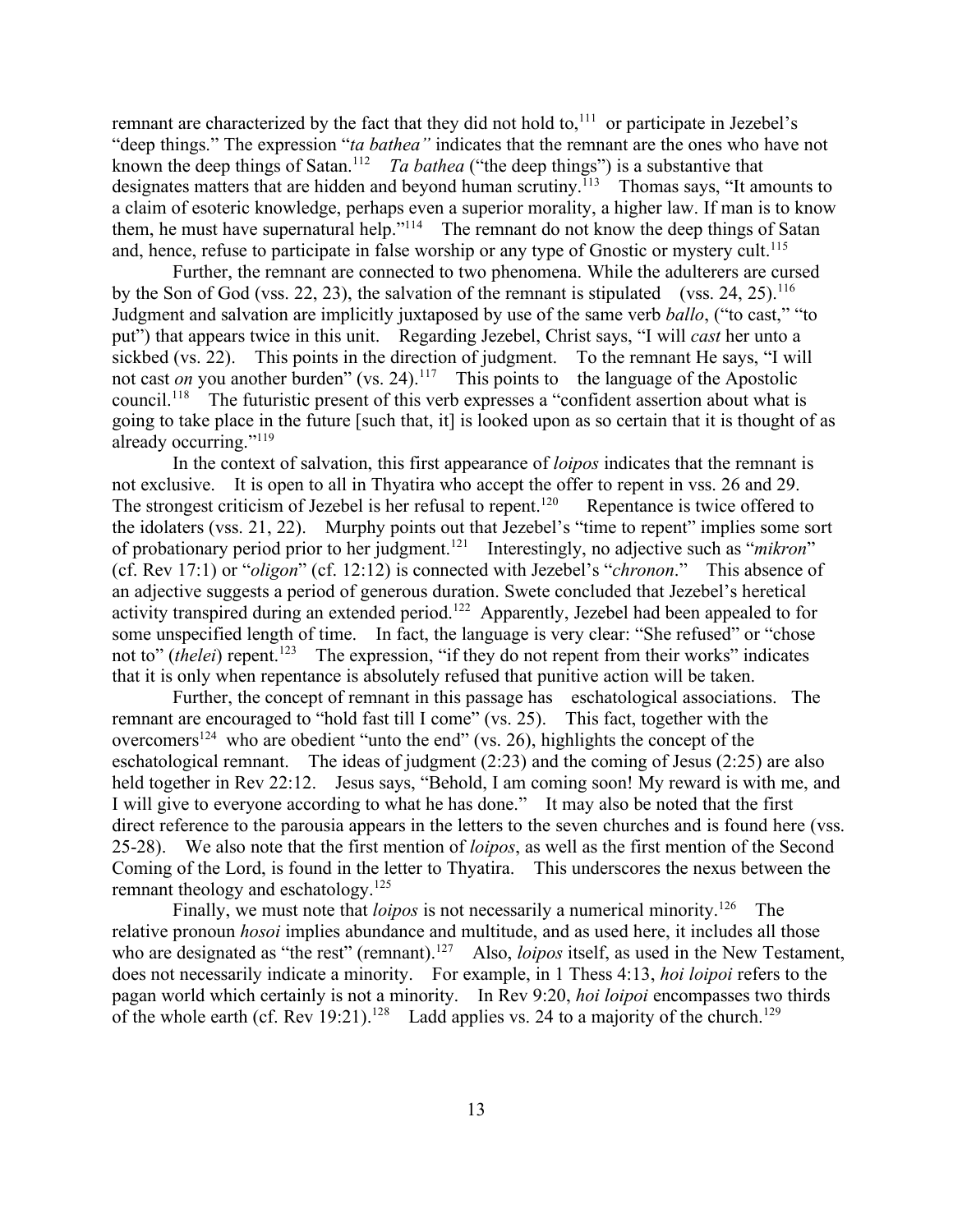### **Conclusion**

 $\overline{a}$ 

The first usage of *loipos* in 2:24 stands in the central panel of the seven-panel chiasm in Rev 2-3. Thus the message to the remnant is central to the letter frame of Revelation. *Loipos*' central position sets the thematic framework in Revelation for how *loipos* will function in the later sections of Revelation. Nestor Freidrich in commenting on Rev 2:24 pointed out that the *loipoi* "underline the aspect of partiality, opposition, and conflict between those who uphold the witness of Jesus and those who follow the beast." $130^\circ$  Thus, the themes of ecclesial separation, social and spiritual opposition, faithful determined resistance, local and eschatological judgment, and eschatological salvation are invoked by the first usage of *loipos* in the letter to Thyatira.

Further, the remnant are a faithful fraction of the church. Majority or minority is not the emphasis of Rev 2:24, but the faithfulness of the remnant. They resist Jezebel and her followers through their adherence to the apostolic faith. The remnant may have even suffered economic persecution because of the rejection of the guilds.

#### Endnotes

<sup>1</sup>See I. Howard Marshall, "Salvation," *DJG*, 719-721; Gerald G. O'Collins, "Salvation," *ABD,* 5:907-914; Leon Morris, "Salvation," *DPL,* 858-862.

2 Georg Fohrer, A*Sz, stería*," *TDNT*, 7:1003.

3 J. P. Louw and E. A. Nida, *Greek-English Lexicon of the New Testament Based on Semantic Domains* (New York: United Bible Societies, 1988), 21:18, 19, 27, 28. In Revelation, *stria* occurs three times (7:10; 12:10; and 19:1). In each of the three cases the nominative use of *stria* combined with the genitival use of *theos* suggests that salvation with its implications of deliverance, rescue, and victory is closely identified with God.

4 Swete, clxvii. Leonard Thompson, *The Book of Revelation: Apocalypse and Empire* (New York: Oxford University Press, 1990), 134-136, traces the sources for evaluating Domitianism at the end of the first century. Bauckham, *Theology*, 34, says AThe Roman Empire, like most political powers in the ancient world, represented and propagated its power in religious terms. . . . This conflict of sovereignties is often portrayed in the rest of Revelation by references to worship." See also Kistemaker, 34-36.

5 Ford, *Revelation*, 127, concludes, AThe cry in 7:10 >Salvation to our God who is enthroned and to the Lamb' is a cry of victory." Paul Ellingworth, ASalvation to Our God," *Bible Translator* 34 (1983): 444-445, concludes that *stria* reflects the Old Testament concept of victory, and should be translated as such. The verbal parallel *phon megal* in 6:10 and 7:10 makes this cry similar to the martyrs. However, in 6:10 the cry was a cry for justice, but the multitude's cry is a shout of victory. So Osborne, *Revelation,* 320. Roloff, 98 sees a direct connection to the Old Testament where help comes only from God in Pss 3:8; 38:22; 42:11; and 43:5.

Scholars have noted that such festal implications in Rev 7:10 are clear, since Feast of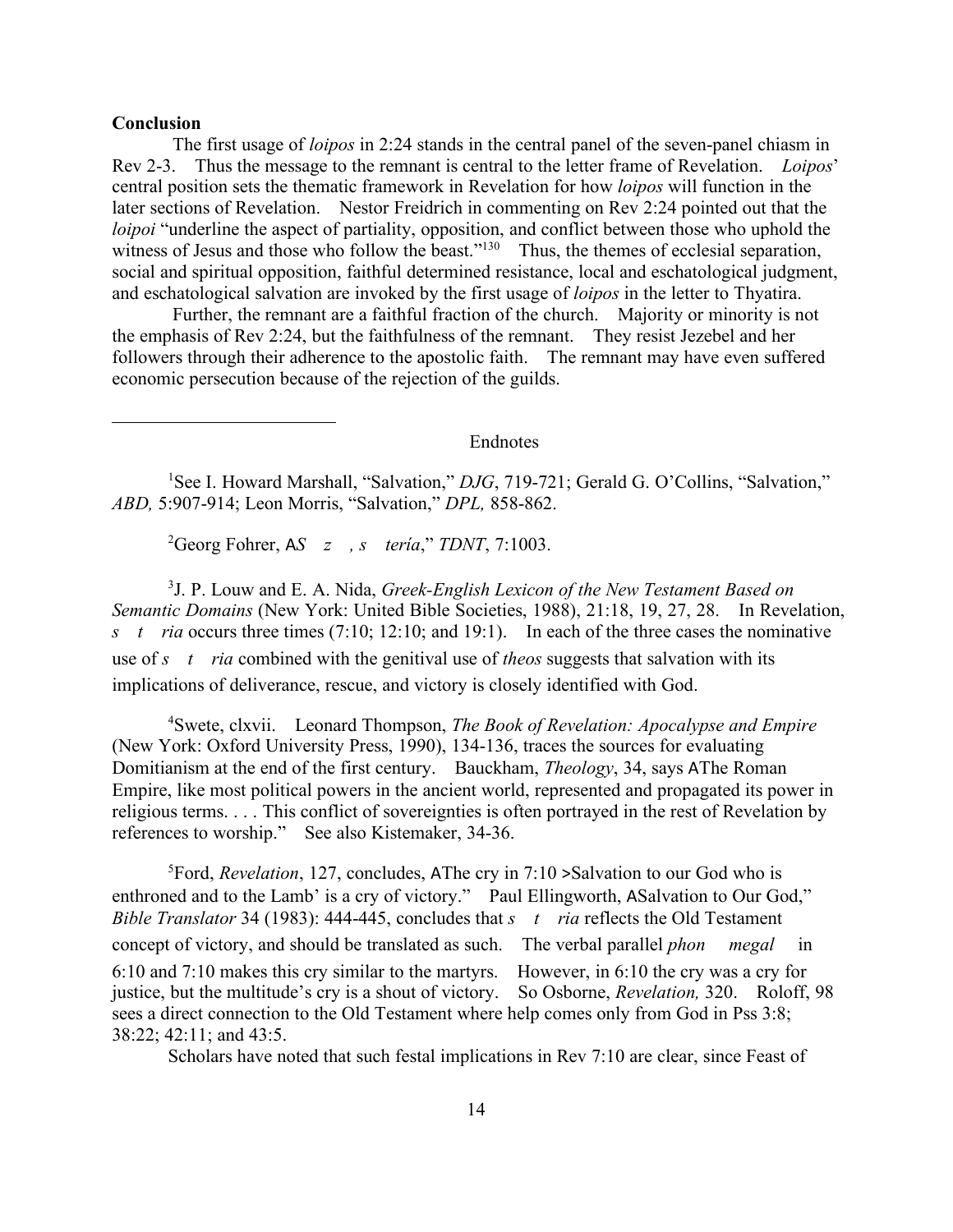Tabernacles imagery stands behind 7:10. See J. A. Draper, AThe Heavenly Feast of Tabernacles: Revelation 7:7-17," *JSNT* 19 (1983): 133-147; Hakans Ulfgard, *Feast and Future: Revelation 7:9-17 and the Feast of Tabernacles* (Stockholm: Almqvist and Wiksell, 1989).

 $\overline{a}$ 

6 Concerning the ALord God" designation, Walvoord, *Revelation*, 40, and Caird, *Revelation*, 19, have asserted that this self-designation might better fit Christ. Walvoord thinks that vs. 4 relates to God the Father. Ibid. However, the recurrence of the phrase ALord God" in the Old Testament (so Swete, 11), as well as its reiteration in vs. 8 indicates that vs. 8 is simply an amplification of vs. 4, with the addition of direct speech (37).

7 Bauckham, *Theology*, 23. John opens his book with a salutation from the A*ho n, ho n kai ho erchomenos* . . . *tou thronou autou*" [AOne who was, who is, and who is to come"]. Further clarification of the throne Deity is explicated in 1:8: AI am the Alpha and Omega, says

the Lord God, the One who is and the One who was and the One who is coming, the Almighty." This passage is the first of only two direct voice self-declarations by God (the other being  $21:5-8$ ).

8 Beale, *Revelation*, 353. Regarding sacred irony in Revelation, Beale submits that John is attempting to show that Ait was an ironic manner that Jesus began to fulfill the Old Testament prophecies of the Messiah's kingdom." Ibid.

9 See Caird, *Revelation*, 74-75; Minear, *New Earth*, 67-69; Boring, *Revelation*, 111; Bauckham, *Climax*, 183-184. See also, Donald Guthrie, AThe Lamb in the Structure of the Book of Revelation," *VE* 12 (1981): 64-71.

<sup>10</sup>J. P. M. Sweet, AMaintaining the Testimony of Jesus: The Suffering of Christians in the Revelation of John," in *Suffering and Martyrdom*, ed. W. Horbury and B. McNeil (Cambridge: Cambridge University Press, 1981), 114.

<sup>11</sup>The blood that proceeded from the Lamb's wounds Aloosed" humanity (1:5) by atoning for sin (5:6, 9). In that process, the Lamb died, but through death, overcame death (5:5-6). John's first vision of the Lamb depicts Him as wounded, but standing (5:6, 9). He is worthy of worship therefore because He paid the price of humanity's redemption (5:9). He now has been granted a dominion by God because of His sacrifice (3:21). With His redeemed subjects, the Lamb has created a kingdom and priesthood for them (5:10).

The demonic trinity will attack the Lamb, but the Lamb will defeat them because He is the invincible ALord of lords, and King of kings" (17:14). He will then return to judge the enemies of God (6:16). Those who follow Him wash their robes and make them white in His blood (17:14). He will take them to the security of His holy mountain (14:4). He invites them and any others who are willing to His marriage supper (19:9). But all do not accept His invitation (14:10). Over them, He will sit in judgment because their names are not written in His book (21:27). He will finally vanquish all opposition to His rule (17:14). After the final war, His followers will sing His song of victory (15:3). And He will sit as co-regent of the entire cosmos. He Himself illuminates an entire city for His followers (21:23) and Himself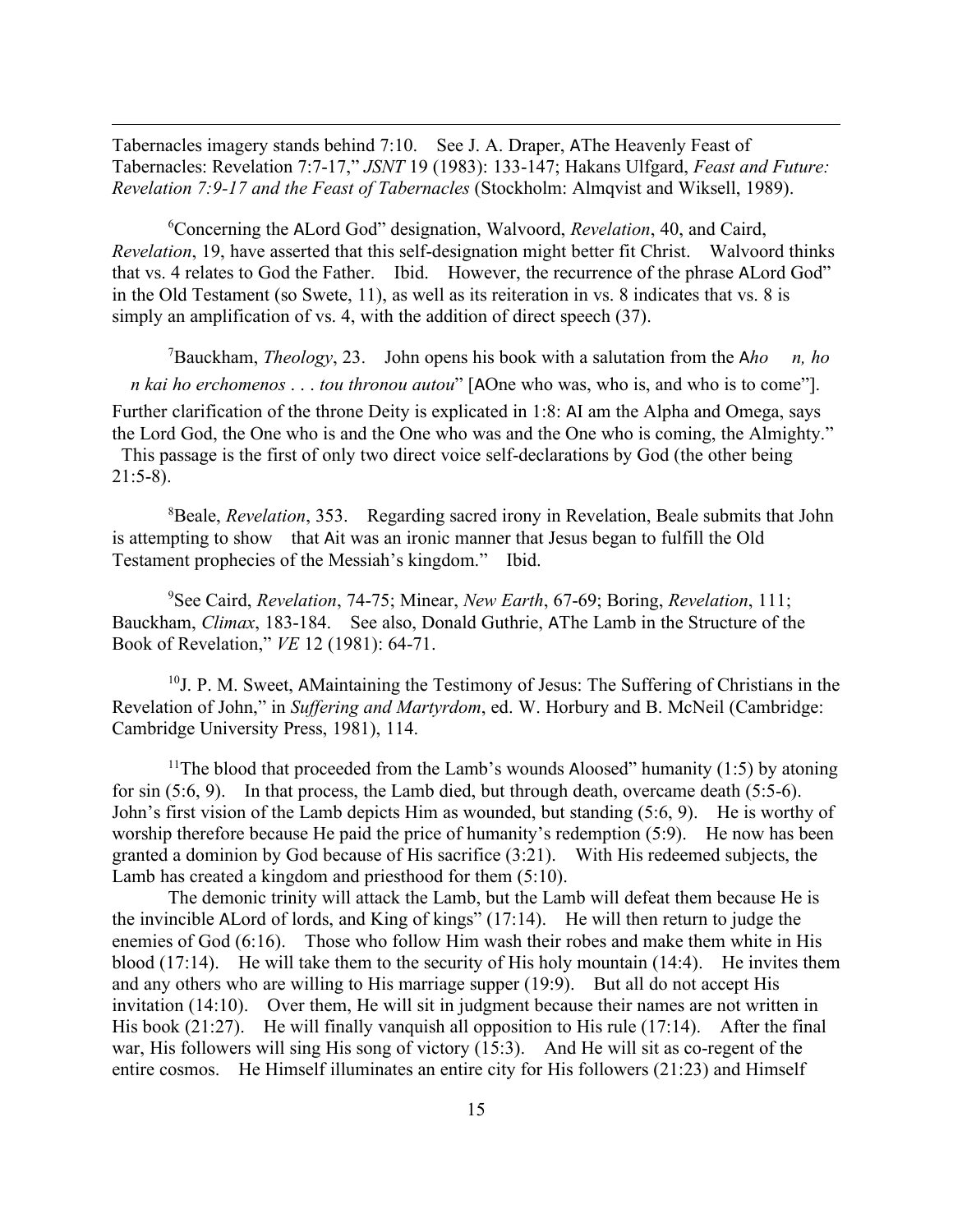serves as the city's temple (21:22). With evil fully vanquished, His cosmos and His people will be with Him, to follow Him wherever He goes (14:4).

<sup>12</sup>Mounce, *Revelation*, 144. See also Kistemaker, 210: AThe Lamb slain to redeem his people symbolizes the voluntary sacrifice of the crucified Christ."

13Beale, *Revelation*, 351, 352.

 $\overline{a}$ 

14Keener, 187, n. 12, says AThe earliest Jewish sources would think [of *arnion* in 5:6] especially of Passover or sacrifice." For a fuller treatment of Christ as Lamb in Revelation, see Aune, *Revelation 1-5*, 367-373; Boring, *Revelation*, 111; Bauckham, *Climax*, 183-184; Beale, *Revelation*, 351. Mounce, *Revelation*, 145, is convinced that the image of the Lamb in 5:6 comes from Jewish apocalyptic imagery. However, given John's demonstrable reliance on Old Testament sources, such a suggestion overlooks the symbolic nature of John's visions. Horns as symbols of power are present in Old Testament apocalyptic. See Dan 7:21-25.

<sup>15</sup>See Reddish, AMartyrdom," 149-150, where he writes, AThe author of Revelation views all believers to be potential martyrs. He does not, however, expect the entire church to suffer martyrdom. . . . John . . . accentuates the martyr and the martyr's rewards in order to prepare all believers to face the coming ordeal, even if it means death for them."

16See Caird, *Revelation*, 156; Aune, *Revelation 6-16*, 702; Charles, *Revelation*, 1:327; Roloff, 149; and Murphy, 291, for the significance of martyrdom as witness.

<sup>17</sup>LaRondelle, *Israel of God*, 103, writes, AOnly in Christ could Israel as a nation have remained the true covenant people of God."

18See Rev 1:6; 5:10; and 20:6.

<sup>19</sup>For further discussion of the seismic activity mentioned in Rev 6:12, see Bauckham, *Climax,* 199-202, on AThe Eschatological Earthquake."

<sup>20</sup>More precisely, the historical plagues, as paradigmatic saving acts of Yahweh, become saving actions of the end timeBfire and hail of Exod 9:23 recur in Rev 8:7; locusts in Exod 10:12-15 are seen in 9:14-15, etc. Moses and Elijah, agents of historical Israel's deliverance and witness, become *tupoi* (types) for God's eschatological activity in Rev 11:1-13. Balaam and Jezebel, historical seducers of Israel in the past, become symbols for the deception perpetrated on and within Christian congregations in the Pergamum and Thyatira of John's day (cf. 2:14 and 2:20). Even titles in the Old Testament that apply to Yahweh are shared with Jesus Christ in Revelation. Thus, the identity of ancient Israel is subsumed into the people of God in Revelation. The church has become eschatological Israel, and eschatological Israel is the end-time church.

21Bauckham, *Theology*, 70. Bauckham identifies the elements of the eschatological exodus as the Passover Lamb (Rev 5:6:9-10), and the new priesthood of Exodus 19:5-6 applied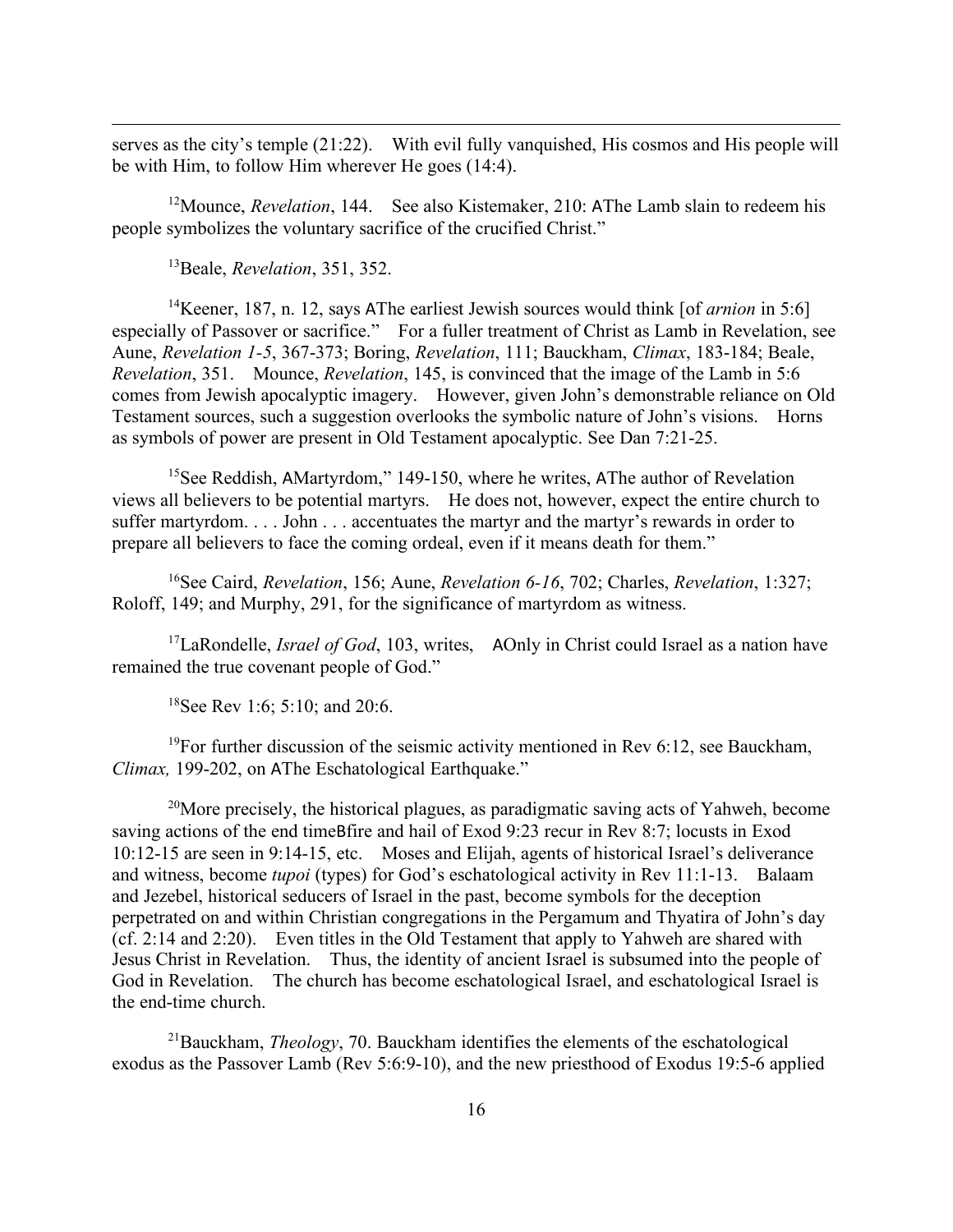in 5:9-10 to God's ransomed people. See also Mounce, *Revelation*, 184, who says, AAs the plagues preceded the release of the children of Israel from their Egyptian masters, so also the plagues precede the Exodus of the *church* from hostile political powers." Emphasis mine.

 $^{22}$ In the Old Testament, there is a pronounced and the intimate relationship between covenant loyalty and observance of Yahweh's commandments. See Gen 18:19; Exod 15:26; 16:28; 20:6; Deut 4:2; 5:10, 29; 8:2, 11; 11:1, 8, 22; 28:9, 45; Josh 22:5; 1 Kgs 6:12; 14:8; 2 Kgs 17:13, 19; Neh 1:5, 7, 9; Pss 78:7; 89:31; 119:115; Prov 4:4; 7:2; Eccl 12:13; Dan 9:4; Zech 3:7. In summary, there is no covenantal relationship *without* the keeping of God's commandments.

 $^{23}$ Swete, 157.

 $\overline{a}$ 

<sup>24</sup>Harald Riesenfeld, A*T r*e ," *TDNT* (1967), 8:144, argues that vital Christianity is linked in 12:17 and 14:12 to the keeping of God's commandments.

25For instance, Beale, *Revelation,* 261, says regarding the remnant in 2:24: AThis compromising teaching is explained by an allusion to the compromising relationship Jezebel had with Israel in the OT." In the letter to Thyatira, the imagery of Jezebel (2:20) evokes the covenant crisis of Israel in 1 Kgs 16:31 and 21:25 represented by the seduction and compromise of King Ahab. As King, Ahab should have been covenant adherent and leader (cf. 1 Sam 12:13-15; 15:11; 1 Kgs 2:1-4). Jezebel, a Phonecian, encouraged Ahab to worship Baal and the fertility goddess Asherah, and to construct a temple and a sacred pole (1 Kgs 16:31-33; 21:25; also 2 Kgs 9:30-37). Elijah's call to unfaithful Israel at Carmel in 1 Kgs 18:30, his rebuilding of the altar with twelve stones thus imaging the reconstitution of Israel (vs. 31), the calling down of fire (vs. 38), and an accompanying pledge of allegiance to Yahweh (vs. 39) point to the appeal for a renewed commitment to Israel's covenant.

26Caird, *Revelation*, 44.

 $^{27}$ For examples, see A. M. Enroth,AThe Hearing Formula in the Book of Revelation," *NTS* 36 (1990): 598B608; Ulrich B. Müller, ALiterarische und formgeschichtliche Bestimmung der Apokalypse des Johannes als einem Zeugnis frühchristlicher Apokalyptik," in *Apocalypticism*, ed. D. Hellholm (Tübingen: J. C. B. Mohr, 1989), 599B619; E. Pax, AJüdische und christliche Funde im Bereich der Sieben Kirchen der Apokalypse," *BLeb* 8 (1967): 264B278; William M. Ramsay, *The Cities and Bishoprics of Phrygia,* 2 vols. (Oxford: Clarendon, 1895B97); J. Rife, AThe Literary Background of Rev. IIBIII," *JBL* 60 (1941): 179B182; G. Rudberg, AZu den Sendschreiben der Johannes-Apokalypse," *Eranos* 11 (1911): 170B179; C. H. H. Scobie, ALocal References in the Letters to the Seven Churches," *NTS* 39 (1993): 606B624; William H. Shea, AThe Covenantal Form of the Letters to the Seven Churches," *AUSS* 21 (1983): 71B84.

<sup>28</sup>For examples, see David Aune, AThe Form and Function of the Proclamations to the Seven Churches (Revelation 2-3)," *NTS* 36 (1990): 204; Ernst Lohemeyer, *Die Offenbarung des Johannes* (Tübingen: J.C.B Mohr, 1926), 18, 181-183; Rife, 179-182; Caird, *Revelation*, 27-29;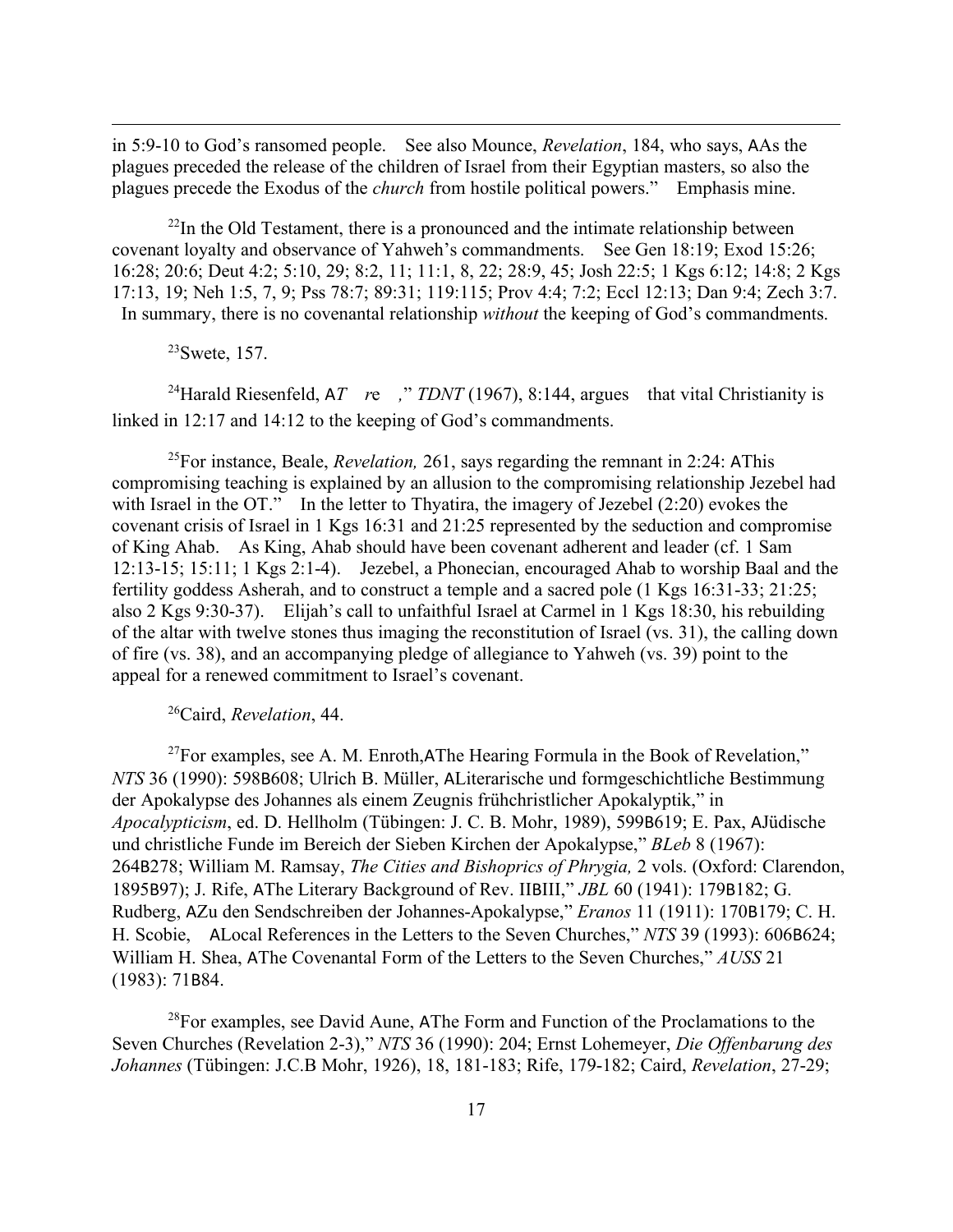Ladd, *Revelation*, 36-38; Beasley-Murray, 70-72; Sweet, *Revelation*, 77-78; Morris, 57-58; Court, 20-28; Beale, *John's Use*, 223; and Osborne, *Revelation*, 109 view Rev 2 and 3 as letters. Scholars like Swete, 23-25; Beckwith, 446-448; Farrer, *Revelation*, 70-72; and Ford, *Revelation*, 373-375, stress the prophetic Amessage" dimension of the seven letters.

29See F. Hahn, ADie Sendschreiben der Johannesapokalypse: Ein Beitrag zur Bestimmung prophetischer Redeformen," in *Tradition und Glaube*, ed. G. Jeremias, et al. (Göttigen: Vandenhoeck and Ruprecht, 1971), 357-394; L. Hartman, AForm and Message: A Preliminary Discussion of >Partial Texts' in Rev 1-3 and 22.6ff.," in *L'Apocalyptique dans le Nouveau Testament*, ed. Jan Lambrecht (Gembloux: Ducolot, 1980), 129-149; Ulrich B. Müller, *Prophetie und Predigt im Neuen Testament* (Güthersloh: Mohn, 1975); R. L. Muse, ARevelation 2-3: A Critical Analysis of Seven Prophetic Messages," *JETS* 29 (1986): 147-161.

30Aune, *Revelation 1-5*, 126-130; Lohemeyer, 21.

31Hadorn, 39-40; see also Lohemeyer, 19-20.

32Aune, *Revelation 1-5*, 119-125, on structure and proclamations; idem, *Prophecy in Early Christianity and in the Ancient Mediterranean World* (Grand Rapids, MI: Eerdmans, 1983), 274-279; David Aune, *The New Testament in its Literary Environment* (Philadelphia: Westminster Press, 1983), 242. Here Aune described the letters as prophetic proclamations modeled after royal edicts. See also Beale, *Revelation*, 224-225.

33Hartman, AForm and Message," 142; Martin Karrer, *Die Johannesoffenbarung als Brief: Studien zu ihrem literarischen, historischen und theologischen Ort* (Gottigen: Vandenhoeck and Ruprecht, 1986), 159.

34See M. Hubert, AL'architecture des lettres aux sept Églises," *RB* 67 (1960): 349-353.

35See Nils Wilhelm Lund, *Chiasmus in the New Testament: A Study in Formgeschichte* (Chapel Hill, NC: University of North Carolina Press, 1942), 337 who affirms that Athe epistle to *Thyatira* is the centre of the series." Beale, *Revelation*, 226, forwards the following structure:

a Ephesus--Loss of identity

 $\overline{a}$ 

- b Smyrna--Faithful through persecution
	- c Pergamum--Some faithful, some compromised
		- d Thyatira--Some faithful, some compromised
	- c'Sardis--Some faithful, some compromised

b' Philadelphia--Faithful through persecution

a'Laodecia--Loss of identity

However, a more accurate chiasm (see below) would reflect the fact that 2:23 and 24 contain one element that is missing from every other letter--a reference that A*all* the churches will know" of the judgment/salvation activity of the living Christ. Emphasis mine. That structure is as follows: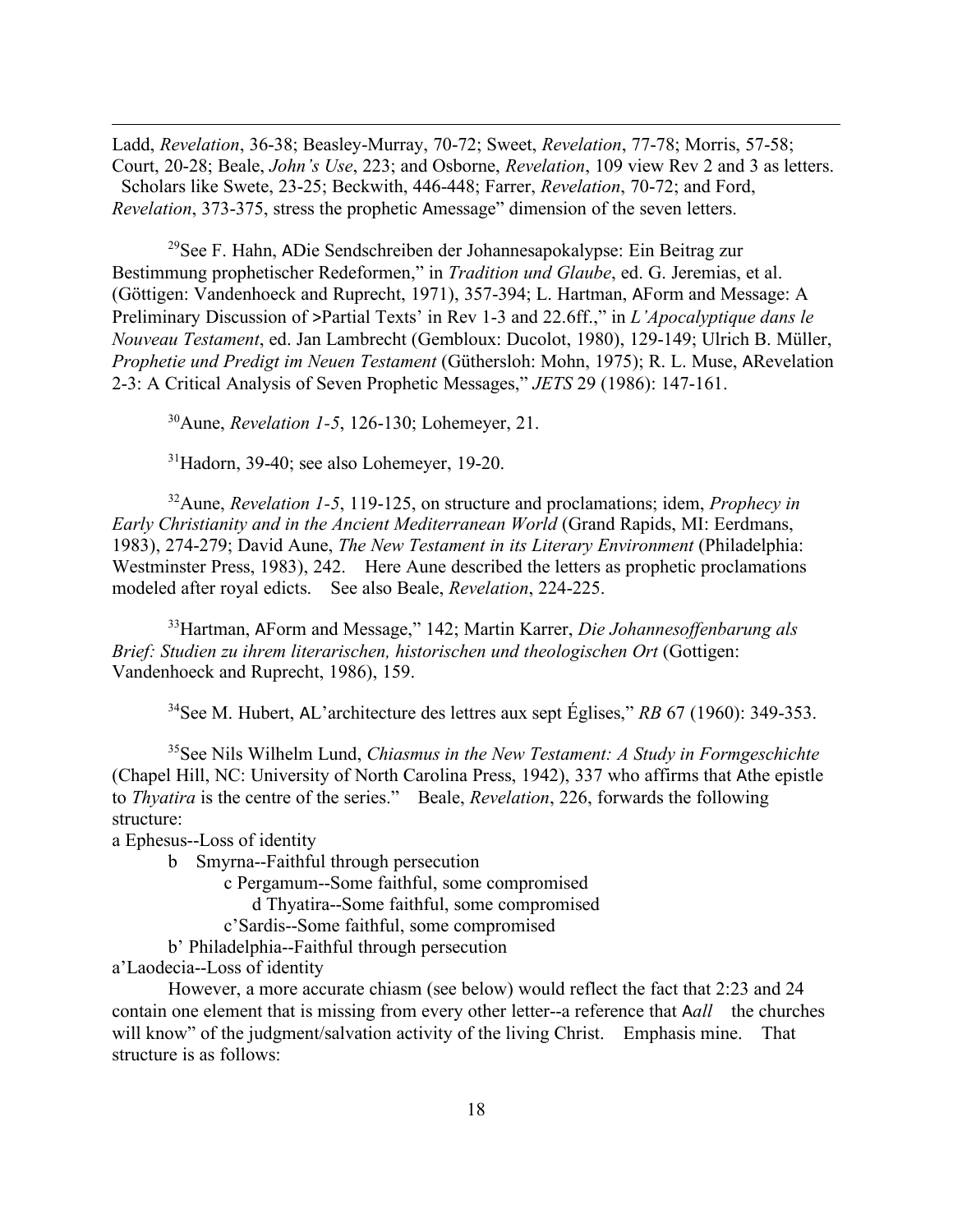a Ephesus--Loss of spiritual passion-Afirst love."

- b Smyrna--Faithful through persecution
	- c Pergamum--Some faithful, some compromised

# **d Thyatira--Judgment/salvation of** *loipos* **(2:23-24)**

c'Sardis--Some faithful, some compromised

b' Philadelphia--Faithful through trial

a' Laodecia--Loss of spiritual passion

 $\overline{a}$ 

For more discussion on the chiasm in the seven churches, Dennis E. Johnson, *Triumph of the Lamb* (Phillipsburg, New Jersey: P&R Publishing, 2001), 69, sees two triads, with Thyatira serving as the central hinge. Kiddle, 19-20, divides the churches into three paired groups-healthy, impaired, and bankrupt of spiritual qualities. Stefanovic, 76, compares the letter structure to seven-branched lamp stand, thus centralizing the Thyatiran letter. Beale, *Revelation*, 227, points to Christ the Judge in 2:23 as central. But the presence of *loipos* in 2:24 brings the judgment and salvation binomium together in both 2:23 and 2:24 of the Thyatiran letter.

<sup>36</sup>These two constants, appearing in every letter, are therefore Asupra" contextual. They both transcend the local situations addressed while linking the local contexts to each other.

37Schüssler Fiorenza, *Justice and Judgment*, 52. Also, Beasley-Murray, 72; Roloff, 42; Krodel, 99; Witherington, *Revelation*, 90, all link these letters to Old Testament prophetic letters.

<sup>38</sup>See Stephen L. Homcy, A>To Him Who Overcomes': A Fresh Look at What >Victory' Means for the Believer According to the Book of Revelation," *JETS* 38, no. 2 (June 1995): 194. Here Homcy makes three convincing arguments for believing that the seven represent the entire church (1) seven is the number of completeness; (2) the refrain to each church is AHe who has an ear, let him hear;" and (3) experience tells us that the kind of issues addressed are found in the church throughout all ages.

<sup>39</sup>Beale, *John's Use*, 310. Beale also shows how the hearing formulas were modeled after Ezek 3:27 and especially designed to call out the righteous remnant (308-310).

 $^{40}$ Barclay, 1:102.

 $^{41}$ Hemer, 109.

42Ramsay, *Letters to the Seven Churches*, 324.

<sup>43</sup>One theory of origin traces the beginnings of the Thyatiran church to Lydia. Lydia, together with her household, was baptized as a Christian through Paul's preaching. She may have returned home to evangelize Thyatira and had a church in her house, as she did in Philippi. See Phillip Hughes, *Revelation*, 49; Hemer, 109.

<sup>44</sup>Ladd writes, AIt would be nearly impossible for a citizen to participate in trade and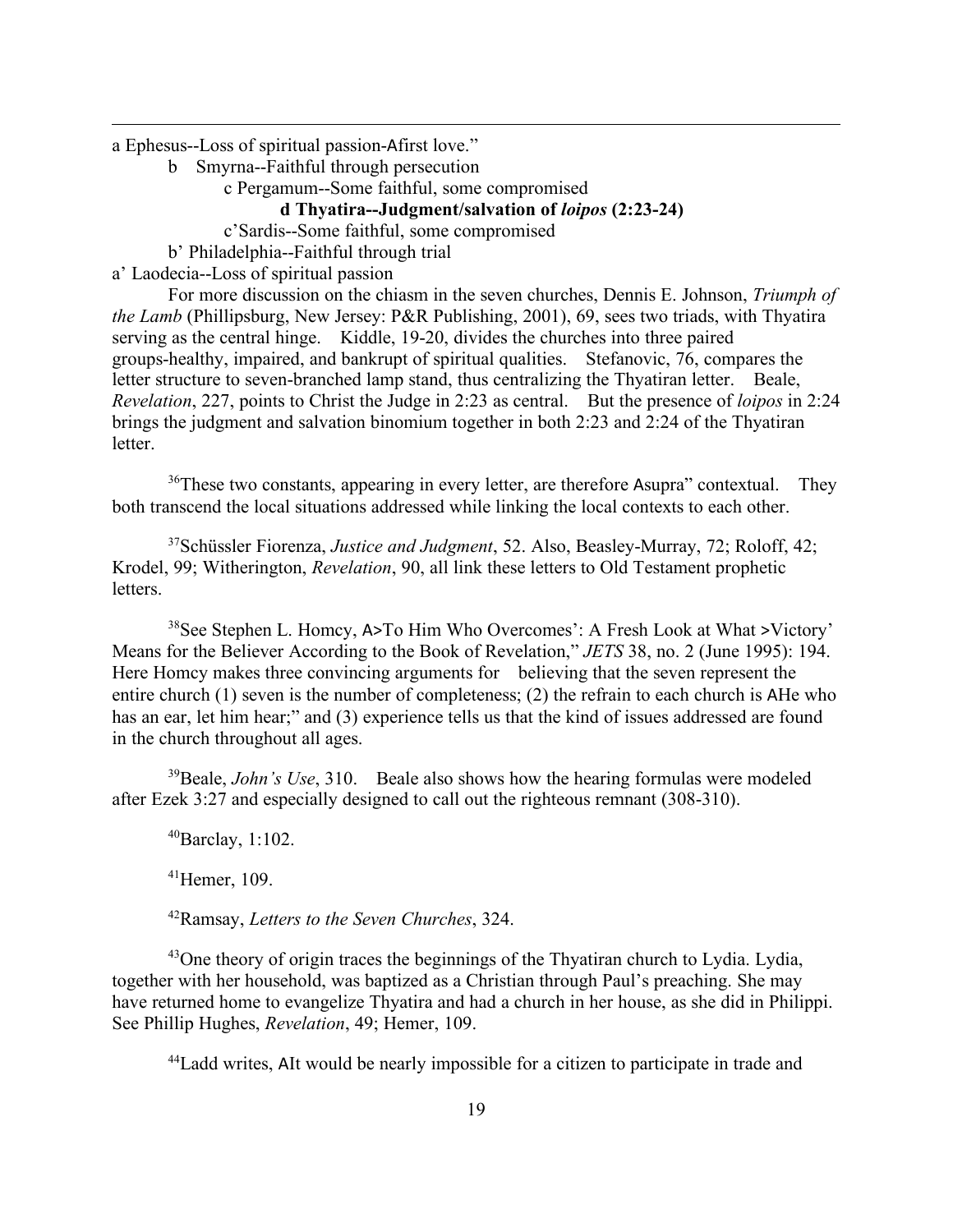industry without membership in the appropriate guild, and the question naturally arose whether a Christian could properly participate in such meals" (50).

 $45$ Morris, 71.

 $\overline{a}$ 

46Charles H. Talbert, *The Apocalypse: A Reading of the Revelation of John* (Louisville, KY: John Knox Press, 1994), 20.

47Witherington, *Revelation*, 104.

48Hendriksen, *More Than Conquerors*, 71, says, AYou [Thyatiran believers] will be expected to attend the guild-festivals and to eat food part of which is offered to the tutelary deity. . . . Then, when the feast ends, and the realBgrossly immoralBfun begins, you must not walk out unless you desire to become the object of ridicule and persecution!"

<sup>49</sup>Talbert, 20. Talbert writes, AIf, in Pergamum, Christians' lives are threatened by the pervasiveness of the imperial cult, here their economic well being is threatened if their participation in the sacrifices by the guilds is not forthcoming." Ibid. Refusal to participate would have forced Christians out of their society's mainstream social events. For more information, see Ramsay MacMullen, *Paganism in the Roman Empire* (New Haven: Yale University Press, 1981), 34-42.

 $50$ Elijah's lonely protest AI alone am left" (1 Kgs 19:10; cf. Rom 11:2, 3) and the divine response AI have seven thousand who have not bowed the knee" (1 Kgs 19:18; cf. Rom 11:4) establish this as an anchor passage for remnant teaching. See chapter 2 of this research.

51Wildberger, 1288. See also Latoundji, 573.

 $52$ Strauss, 64.

53So Ladd, *Revelation*, 51.

 $54$ Morris, 70. AWe may assume that the name is symbolic. Certainly no Jew would have borne it in view of the evils practiced by Ahab's wife. >Jezebel' had become proverbial for wickedness." Ibid.

55Philip Hughes, *Revelation*, 48.

56Contextually, A*ta bathea*" constitutes a deception. However, Braun, A*Plana*," *TDNT*, 6:233, suggests that the term *plana* is often connected to sorcery.

57See Joseph Henry Thayer, A*Bathos*," *A Greek-English Lexicon of the New Testament* (New York: American Book, 1889), 93.

58Beasley-Murray, 92.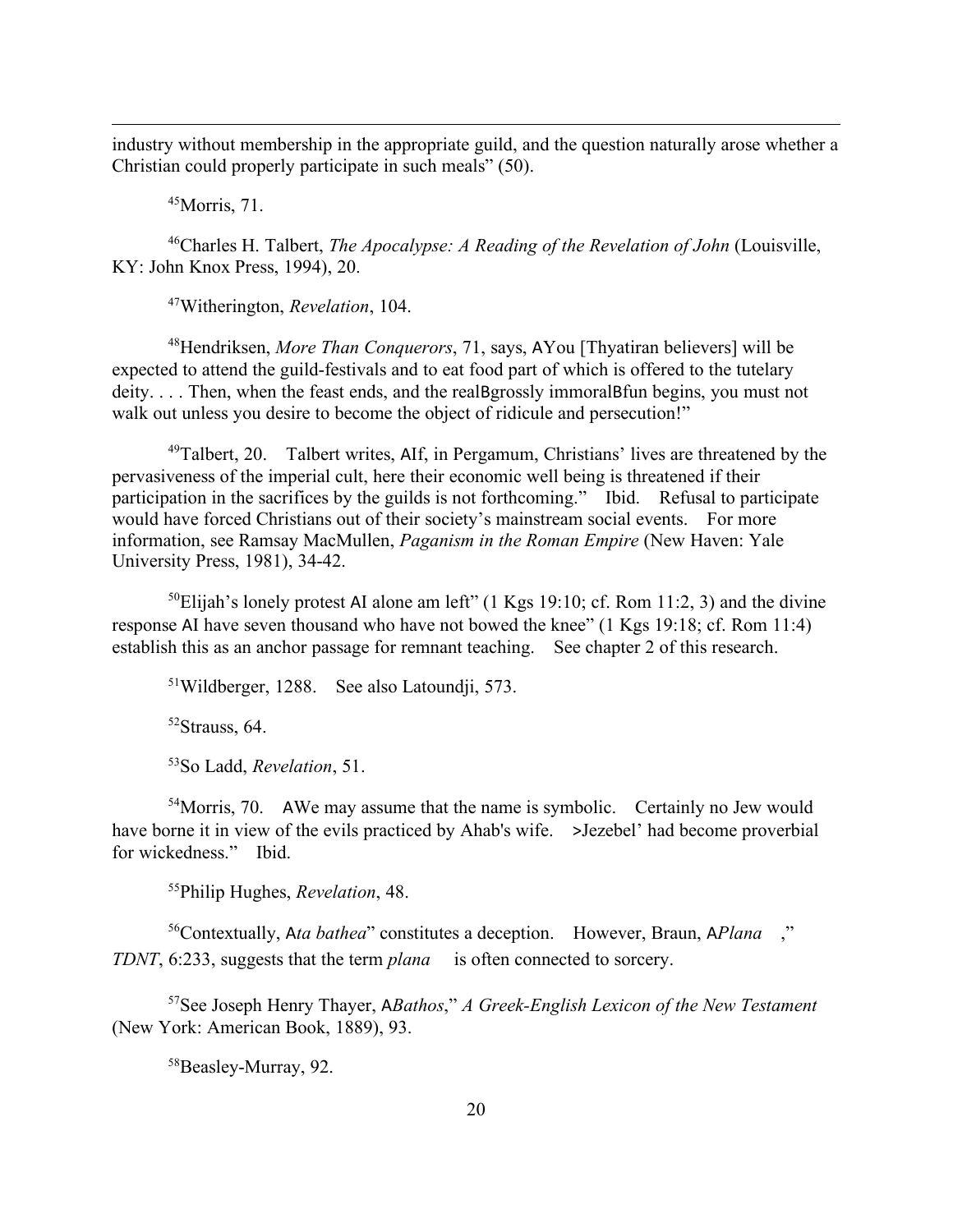<sup>59</sup>Barr, *Tales of the End*, 58, saw Gnostics who could plumb the depths of Satan. Aune, *Revelation 1-5, 207, saw in the phrase the possibility of Agnostic motto.*"

60See Mounce, *Revelation*, 105-106; Charles, *Revelation,* 1:73; and *Yarbro Collins, 1002.*

61Caird, *Revelation*, 44-45.

 $62$ Krodel, 127.

63Beale, *John's Use*, 264.

<sup>64</sup>The epistle of 1 John had already entered into a polemic against persons claiming that they were without and could not sin (1 John 1:8, 10; 3:4-6, 8, 9).

65Tenney, *Interpreting Revelation*, 63.

66The *loipoi* in Rev 2:24 may not be the necessarily smaller number. Swete, 45, noted that the rest (remnant) who have not been deceived by Jezebel of Thyatira are Anot necessarily a minority." On the other hand, Minear, *New Earth*, 55, though offering no rationale for the assertion, argued that the *loipos* in 2:24 is Aprobably a minority."

67Mounce, *Revelation*, 236.

68Thomas, *Revelation 1-7*, 208-209. Lund, 337 points out that this is the only epistle in which the figure of Rev 1:14-16 is identified and *named*. John apparently saves the fourth panel of his chiasm in Revelation for naming the Christ figure. See also Lund, 338-339.

69Thomas, *Revelation 1-7*, 208-209.

 $^{70}$ In cited passages, including 14:1, God appears as the Father of Christ. Cf. Alford, 4:573; Thomas, *Revelation 1-7*, 209; Sweet, *Revelation*, 98; Charles, *Revelation,* 1:68; Beckwith, 465.

71Charles, *Revelation,* 1:68. Cf. also Wilhelm Bousset, *Die Offenbarung Johannis* (Gottigen: Vanderhoek & Ruprecht, 1906), 216; Lohse, *Die Offenbarung*, 29.

72Walvoord, *Revelation*, 72. According to Walvoord, AThe chief point of distinction in this description of Christ is that He is named the Son of God in contrast to the designation in chapter 1." Sweet, *Revelation*, 93, sees closeness to the Father Ain activity and function." Beckwith, 465, and Beasley-Murray, 90, thought that the title might connect with the royal Ps 2 used in vs 27. *Theology of the NT*, 248, sees in the title a correlation between his relationship to the Father and Adivine works--the works of God himself."

73Caird, *Revelation*, 43; Mounce, *Revelation*, 102. Also see Aune, *Revelation 1-5,* 202, where he cites a letter from Augustus that began: *>Autokratr Caisar Theou 'L 'Jouliou huios*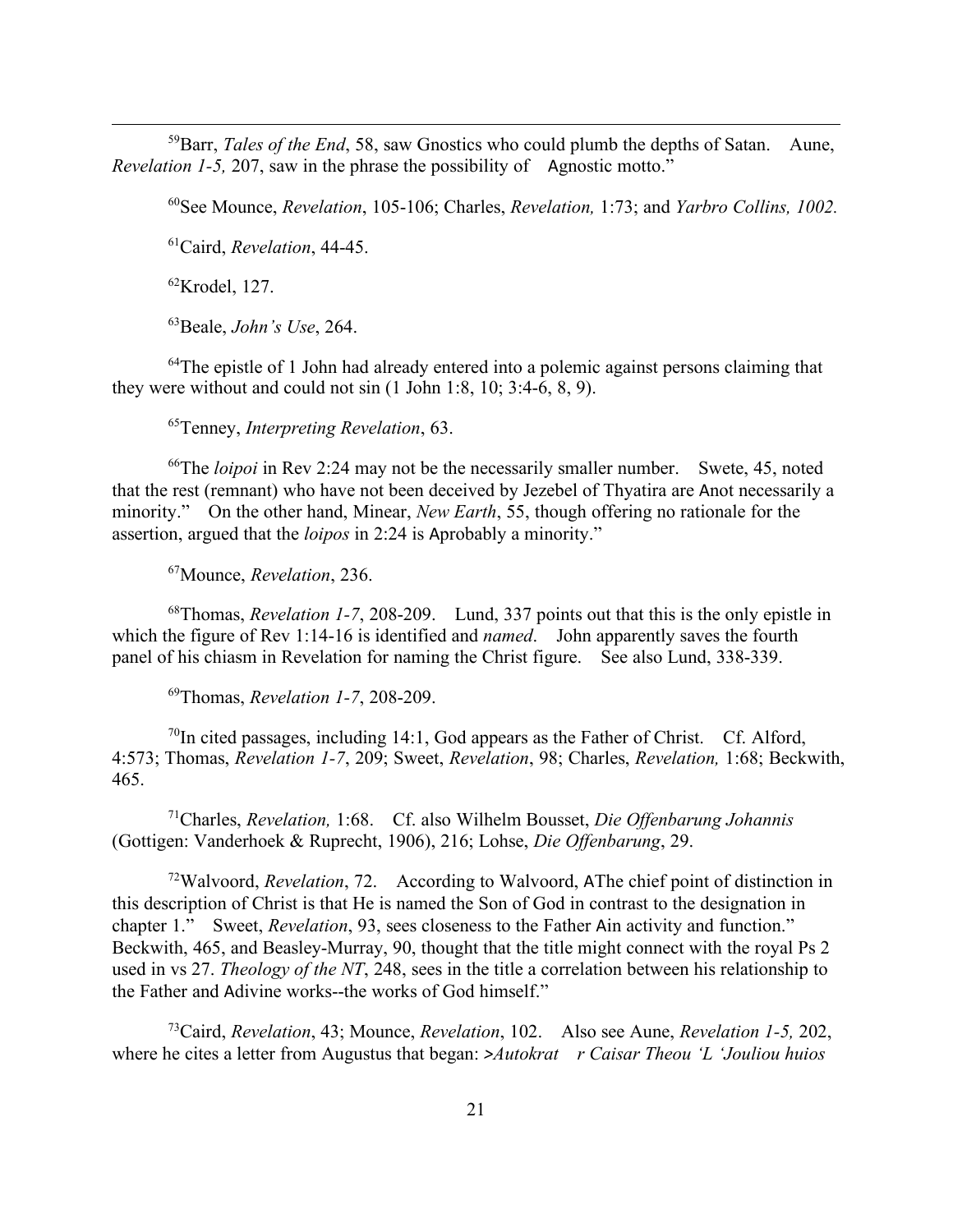(emperor Caesar, son of the God Julius)*.*

 $\overline{a}$ 

74See Ladd, *Theology of the NT*, 250; Fekkes, *Isaiah and Prophetic Traditions*, 67-68.

75John considers himself a brother Ain *hupomon*" (1:9). In 2:2, 3, *hupomon* is characteristic of the Ephesian church and is related with hard work and labor. Here in 2:19, *hupomon* is associated with service. In 3:10, *hupomon* is associated with Jesus' command for patience. *Hupomon* in 13:10 and 14:12 is related to the faithfulness of the persecuted saints.

76Morris, 73. Morris sees the *loipos* as "true believers" who have not been led astray by Jezebelean doctrine.

<sup>77</sup> Aune, *Revelation 1-5*, 120, shows that the remnant of 2:24 are addressed as Aa particular group within the congregation." This is seen in a narrative shift of address from the dative singular *angellos* of 2:18, to direct address to the audience through use of the dative plural *to*!*s loipo*!*s*.

78Walvoord, *Revelation*, 76.

 $79$  Jezebel of the Old Testament was part of the Israelites, since she married Ahab. As the prototype, therefore, Jezebel of Thyatira was also part of that church.

80Bratcher, 29. ASome interpreters take children here to mean 'followers'. It may be better to stay with the literal meaning of the word; in this case her children are those she had by her lovers." Ibid.

 $81$ Ellul, 135.

82Paul B. Duff, *Who Rides the Beast?: Prophetic Rivalry and the Rhetoric of Crisis in the Churches of the Apocalypse* (New York: Oxford University Press, 2001), 40, sees Aintra Christian problems" in Thyatira. However, that the rivalry takes moral overtones as is evidenced by the curse formula is seen in 2:21. The opposition led by Jezebel is in fact, non-apostolic resistance.

83So Thomas, *Revelation 1-7*, 226: A>As many as do not have this teaching' is the first way of clarifying the identity of >the rest'."

84Barr, *Tales of the End*, 58, points to a division in the community at Thyatira. Minear, *New Earth*, 55, considered Thyatira Aanother divided congregation."

85Ibid., 122.

86Beale, *John's Use*, 314-315.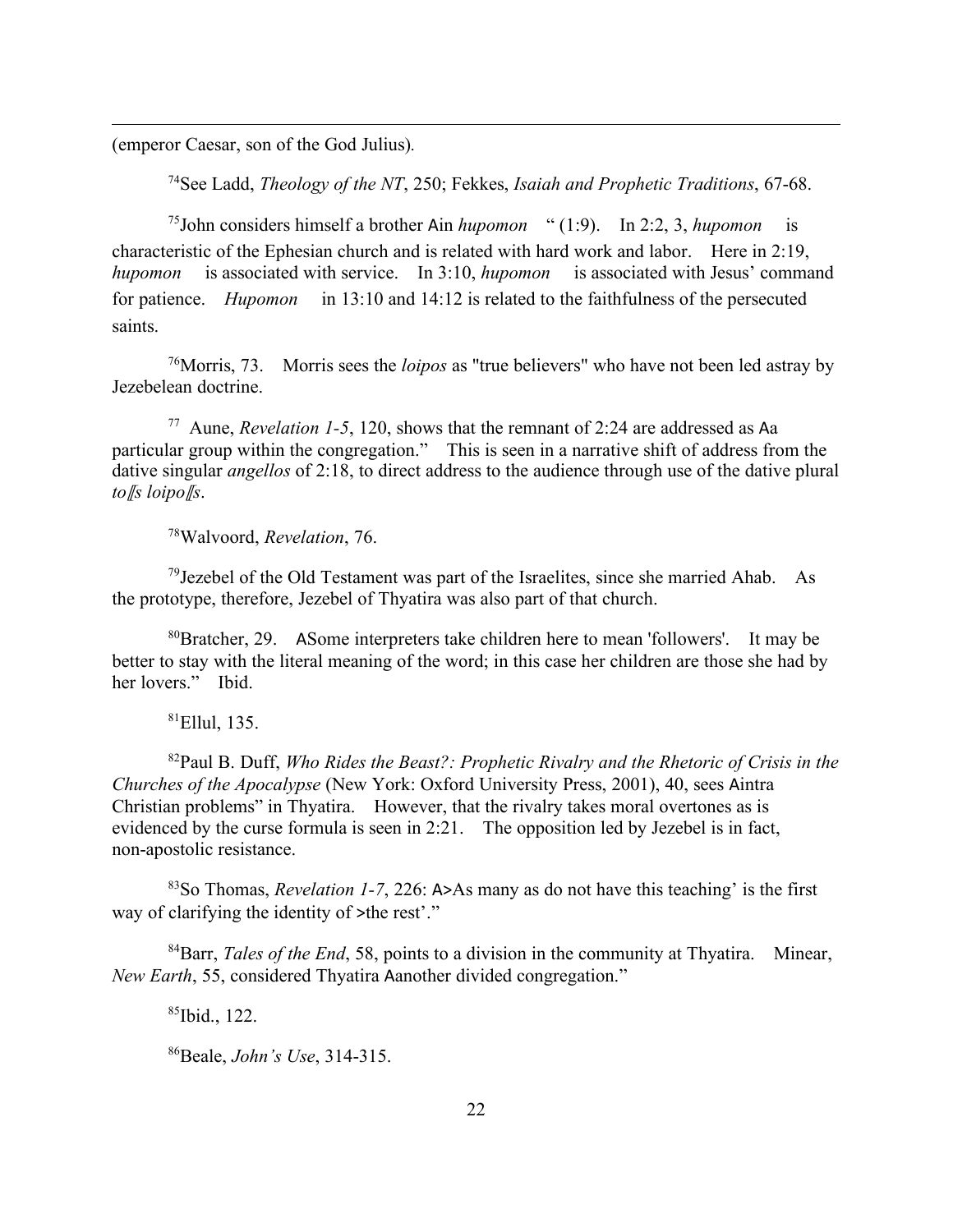87Caird, *Revelation*, 44.

88Aune, *Revelation 1-5*, 204.

89Old Testament concepts of unfaithfulness under images of harlotry are common in the Old Testament. Hosea 1:9: Rejoice not, O Israel . . . for you have played the harlot, forsaking your God." See as examples Jer 3:6; Ezek 23:19.

90So, Thomas, *Revelation 1-7*, 191, in speaking of Pergamum and the same charge against the Nicolaitans.

91Also, cf. Mounce, *Revelation*, 104, who says: ASince the eating of >things sacrificed to idols' is undoubtedly intended in literal sense, it is best to take >commit fornication' in the same way." Ironically, no commentator read has Aspriritualized" the meat offered to idols mentioned in the passage--only fornication.

92Beale, *John's Use*, 311-312.

 $93$ <sup>93</sup>The remnant are distinguished by their refusal to participate in the sins of the harlot (1) Kgs 18:18; 19:18; cf. 2:24). Seeing the dominance of Baal worship and fearing Jezebel's threat, Elijah lamented, AI am the only one left, and now they are trying to kill me too" (1 Kgs. 19:14).

But God responded, AI *reserve* seven thousand in IsraelBall whose knees have not bowed down to Baal and all whose mouths have not kissed him" (1 Kgs 19:18). Interestingly, the *LXX* uses *kataleipo*, Ato leave behind," or Ato reserve," in speaking of these 7,000 remnant of faith. Their resistance, though unknown to Elijah, was acknowledged and regarded by Yahweh.

94Schüssler Fiorenza, *Justice and Judgment*, 191. She writes, AHere at this opposition between the worship of God, and that of the beasts, the *hypomon,* that is, the >consistent resistance' or >staying power' of the saints, who keep the word of God and the faith of Jesus come to the fore." Ibid.

<sup>95</sup>Kistemaker, 140.

96Beale, *Revelation*, 266.

 $97$ For Morris, 71 AJezebel" refers to a Akind of problem" similar to the Corinthian problem. He sees the Christians under pressure to conform to the pressure of the trade guild banqueting customs in which eating meat offered to idols was a routine expectation that included sexual orgies. This might explain the highly sexualized imagery of the condemnation.

98Sweet, *Revelation*, 94, says, AChristian prophetic women were a problem in Asia in the second century." Sweet posits connection with Montanism, Ain which prophetesses were numerous and powerful."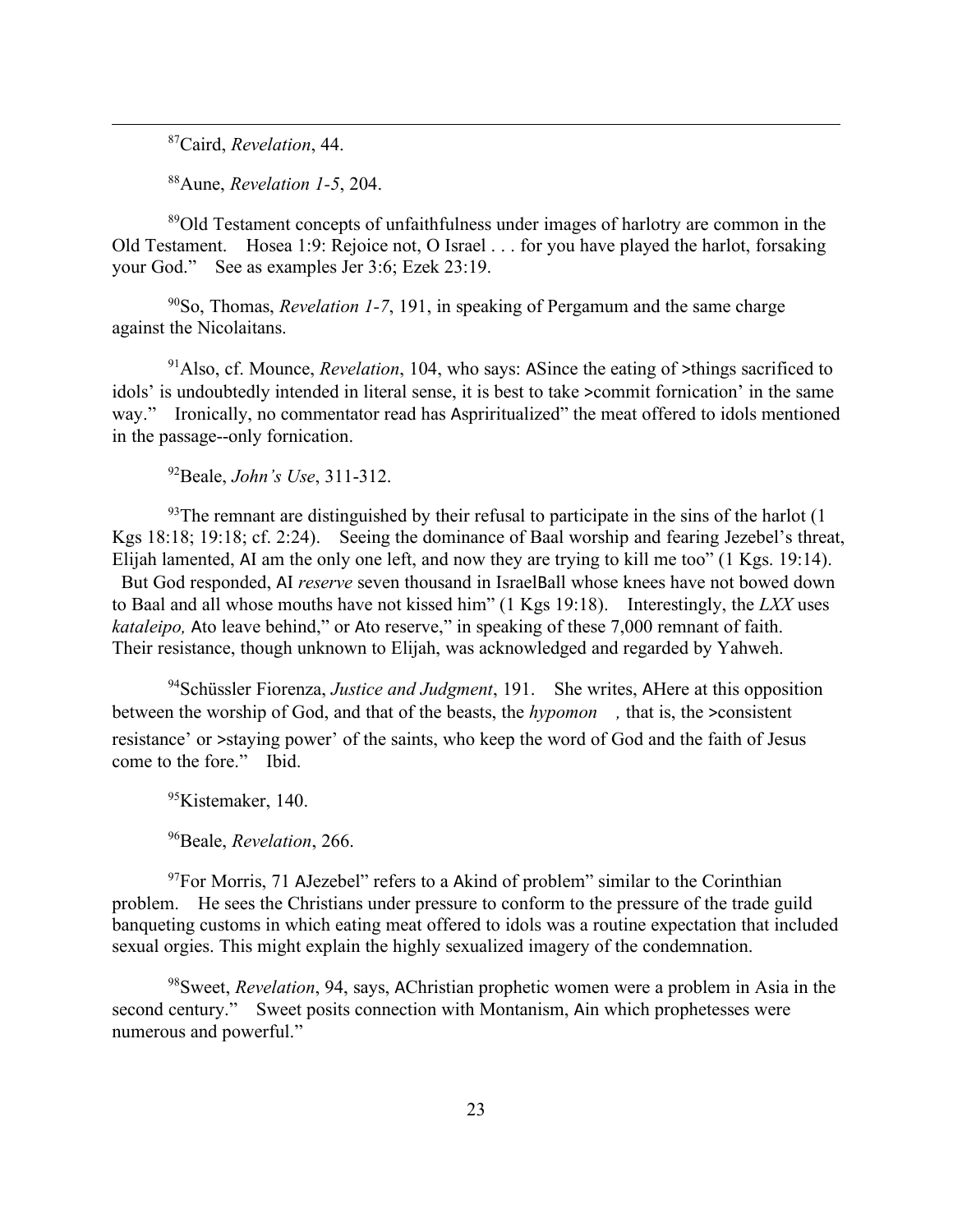99Hermann Hanse, AEch," *TDNT*, 2:816-829.

<sup>100</sup>*Enhanced Strongs Lexicon*, A*Ech*," Libronix Digital Library (Ontario, CA: Woodside Bible Fellowship, 1995).

 $101$ Talbert, 20.

102Witherington, *Revelation*, 104. Witherington connects the mistaken tolerance for Jezebel to the fact that the Thyatirans had grown in love.

103Carson, et al., 1430.

<sup>104</sup>Morris, 72. The Apunishment scene" is dramatic. Most take this to be a bed of sickness or pain. Austin Farrer, quoted in Morris, comments, AThe punishment fits the crime--she who profaned the bed of love is pinned to the bed of sickness." Ibid.

105Carson, et al., 1430. Emphasis in original.

106Ramsay, 245; Morris, 70.

107See Beasley-Murray, *Revelation*, 93; Dusterdieck, *Revelation*, 153; Hoeksema, *Behold He Cometh!*, 108; Lenski, 121; Walter Scott, *Exposition*, 89; Uriah Smith, *The Prophecies of Daniel and Revelation* (Mountain View, CA: Pacific Press Publishing Association, 1944), 346; Walvoord, *Revelation*, 76.

 $108$ This is evident in Rev 2:16 where the church in Pergamum is told to repent in 2:16, but at the same time, He promises to come against them with the Asword of his mouth." This imagery is clearly Parousia associated in 19:11.

<sup>109</sup>See Johannes Schneider, A *ch* "*TDNT*, 2:927: AIn the NT the word is used predominantly of the eschatological coming to salvation and judgment. Jesus looks forward (Mt. 8:11; Lk. 13:29) to the future of the kingdom of God and sees the Gentiles too having a share in it. In the same sense Mt. 24:14 contains a reference to the progress of eschatological events. First the Gospel will be preached in all the world and then the end will come. Revelation attests to the return of Christ in the word of the exalted Lord: *x* (Rev. 2:25; 3:3).

In 2 Pt. 3:10 the coming day of the Lord is announced with the terrible cosmic events which accompany it."

110Thomas, *Revelation 1-7*, 225-226. AThe second person pronoun *hymin* (>you') names the addressees of Christ's word of comfort, a designation that is further defined by the adjective *loipos* (>the rest'). This marks the faithful as those who had not been deceived by the cunning of Jezebel (cf. 1 Kings 19:18). The adjective does not necessitate that the remnant be in a minority. Possibly they were a majority in the church in light of the Lord's praise for the church in 2:19. The group thus named is distinguished in two ways: they do not have the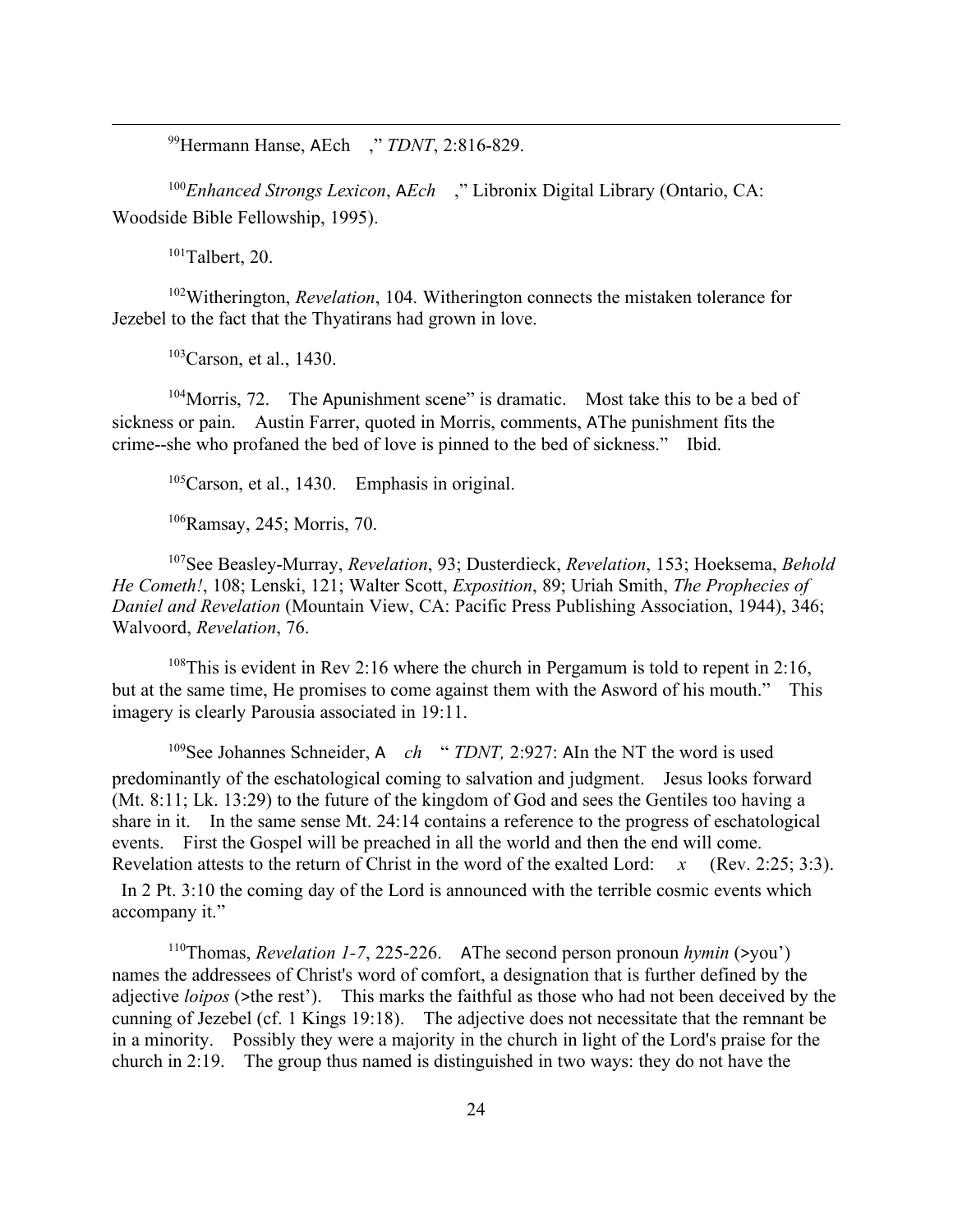erroneous doctrine of Jezebel, and they have not known the deep things of Satan." Ibid.

<sup>111</sup>Thomas points out that, A*Krate* is a common metaphor to describe strict adherence to a tradition or teaching either in a good sense (cf. 2 Thess 2:15; Rev 2:13; 3:11) or in a bad sense (cf Mark 7:3,8; Rev 2:14, 15)." *Revelation 1-7*, 230.

<sup>112</sup>Sweet, *Revelation*, 96, thought that Adeep things" could be an allusion to an incipient, proto-Gnosticism. He says, Aa gnostically influenced Christian might indeed boast experience of the deep things of Satan because his >knowledge' told him such things were unreal and harmless, or because he was so sure of his sinlessness that he considered himself immuneB>beyond good and evil.' The Ophites, who worshiped the serpent, and later, Gnostic sects, such as the Cainites, Carpocratians, and Naasenes may be counted among them." Ibid. The remnant, however, composed a class of people who had not experienced the alleged deeper knowledge.

113Grimm, *Greek-English Lexicon*, s.v. A*Bathos*."

114Thomas, *Revelation 1-7*, 227.

 $\overline{a}$ 

115See also Alford, 4:576; Charles, *Revelation*, 1:73; Robertson, 6:410; Thomas, *Revelation 1-7*, 226, who all believe that A*hoitines*" refers to a class or quality of persons.

116Thomas, *Revelation 1-7*, 230 says, AThe best explanation is that the >burden' upon the faithful is that of resisting the pressure of Jezebel and her group. Choosing to abstain from her evil practices doubtless resulted in ridicule. Christ promises to place upon them no burden other than continuing to stand against her."

117Walvoord, *Revelation*, 76: ATo the godly remnant, then, Christ gives a limited responsibility. The evil character of the followers of Jezebel is such that they are beyond reclaim, but the true Christians are urged to hold fast to what they already have and await the coming of the Lord."

118Tenney, *Interpreting Revelation*, 63, sees the Jerusalem Council behind the Ano other burden" phrase. Morris, 73, thinks that the phrase suggests no other burden of service. Morris's suggestion could have merit because the graces for which the Thyatirans were commended included a growing service across time.

119James A. Brooks and Carlton L. Winbery, *Syntax of New Testament Greek* (Lanham, MD: University Press of America, 1979), 80.

120Minear, *New Earth*, 55.

 $121$ Murphy, 137.

 $122$ Swete, 43.